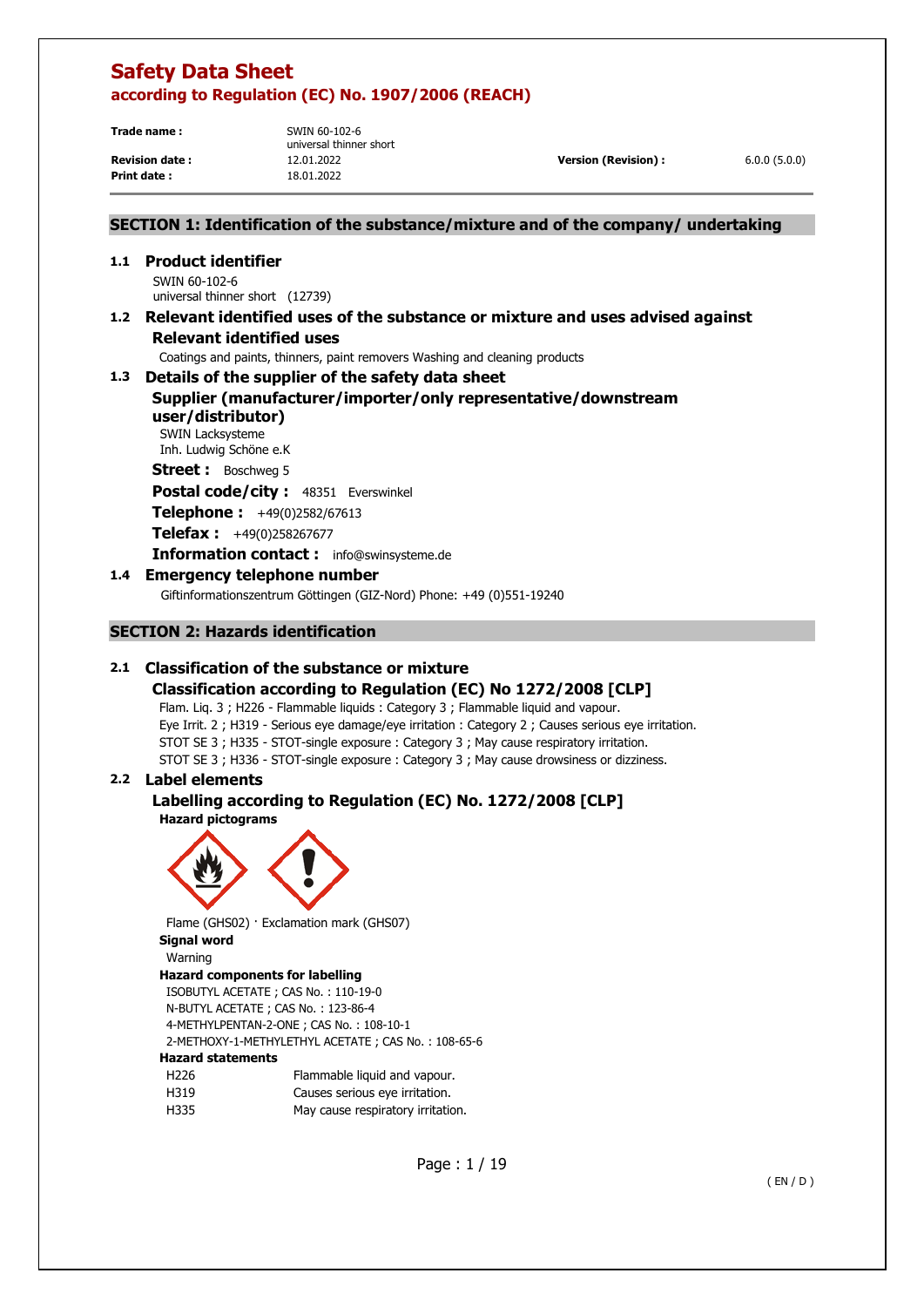| Trade name:           | SWIN 60-102-6<br>universal thinner short |                      |              |
|-----------------------|------------------------------------------|----------------------|--------------|
| <b>Revision date:</b> | 12.01.2022                               | Version (Revision) : | 6.0.0(5.0.0) |
| Print date:           | 18.01.2022                               |                      |              |

| H336                            | May cause drowsiness or dizziness.                                                                |
|---------------------------------|---------------------------------------------------------------------------------------------------|
| <b>Precautionary statements</b> |                                                                                                   |
| P <sub>210</sub>                | Keep away from heat, hot surfaces, sparks, open flames and other ignition sources. No<br>smoking. |
| P <sub>261</sub>                | Avoid breathing dust/fume/gas/mist/vapours/spray.                                                 |
| P <sub>280</sub>                | Wear protective gloves/protective clothing/eye protection/face protection.                        |
| P370+P378                       | In case of fire: Use foam to extinguish.                                                          |
| P403+P233                       | Store in a well-ventilated place. Keep container tightly closed.                                  |
| P501                            | Dispose of contents/container to disposal.                                                        |
|                                 | <b>Supplemental Hazard information (EU)</b>                                                       |
| <b>EUH066</b>                   | Repeated exposure may cause skin dryness or cracking.                                             |

### **2.3 Other hazards**

The substances in the mixture do not meet the PBT/vPvB criteria according to REACH, annex XIII.

## **SECTION 3: Composition/information on ingredients**

## **3.2 Mixtures**

|  | Hazardous ingredients |
|--|-----------------------|
|--|-----------------------|

|                                                    | ISOBUTYL ACETATE; REACH No.: 01-2119488971-22; EC No.: 203-745-1; CAS No.: 110-19-0                                                                  |
|----------------------------------------------------|------------------------------------------------------------------------------------------------------------------------------------------------------|
| Weight fraction:                                   | $\geq$ 25 - < 50 %                                                                                                                                   |
|                                                    | Classification 1272/2008 [CLP] : Flam. Lig. 2 ; H225 STOT SE 3 ; H336                                                                                |
|                                                    | N-BUTYL ACETATE; REACH No.: 01-2119485493-29; EC No.: 204-658-1; CAS No.: 123-86-4                                                                   |
| Weight fraction:                                   | $\geq$ 20 - < 25 %                                                                                                                                   |
|                                                    | Classification 1272/2008 [CLP] : Flam. Lig. 3 ; H226 STOT SE 3 ; H336                                                                                |
|                                                    | 4-METHYLPENTAN-2-ONE; REACH No.: 01-2119473980-30; EC No.: 203-550-1; CAS No.: 108-10-1                                                              |
| Weight fraction:                                   | $\geq$ 20 - < 25 %                                                                                                                                   |
| Classification $1272/2008$ [CLP] :                 | Flam. Lig. 2; H225 Acute Tox. 4; H332 Eye Irrit. 2; H319 STOT SE 3; H335                                                                             |
|                                                    | 2-METHOXY-1-METHYLETHYL ACETATE; REACH No.: 01-2119475791-29; EC No.: 203-603-9; CAS No.: 108-65-6                                                   |
| Weight fraction:                                   | $\geq$ 10 - < 20 %                                                                                                                                   |
| Classification 1272/2008 [CLP] :                   | Flam. Lig. 3 ; H226 STOT SE 3 ; H336<br>Substance with a Community workplace exposure limit                                                          |
|                                                    | XYLENE; REACH No.: 01-2119488216-32; EC No.: 215-535-7; CAS No.: 1330-20-7                                                                           |
| Weight fraction:                                   | $\geq 5 - < 10 \%$                                                                                                                                   |
| Classification 1272/2008 [CLP]:                    | Flam. Lig. 3; H226 Asp. Tox. 1; H304 STOT RE 2; H373 Acute Tox. 4; H312<br>Acute Tox. 4; H332 Skin Irrit. 2; H315 Eye Irrit. 2; H319 STOT SE 3; H335 |
| ETHYLBENZENE; EC No.: 202-849-4; CAS No.: 100-41-4 |                                                                                                                                                      |
| Weight fraction:                                   | $\geq 0.5 - < 5\%$                                                                                                                                   |
| Classification $1272/2008$ [CLP] :                 | Flam. Lig. 2; H225 Asp. Tox. 1; H304 STOT RE 2; H373 Acute Tox. 4; H332                                                                              |
| Additional information                             |                                                                                                                                                      |

Full text of H- and EUH-phrases: see section 16.

## **SECTION 4: First aid measures**

## **4.1 Description of first aid measures**

#### **General information**

In case of accident or unwellness, seek medical advice immediately (show directions for use or safety data sheet if possible). Remove affected person from the danger area and lay down. If unconscious place in recovery position and seek medical advice. Remove contaminated, saturated clothing immediately.

#### **Following inhalation**

Inhalation of vapours or spray/mists Consult a doctor immediately in the case of inhaling spray mist and show him packing or label. Provide fresh air.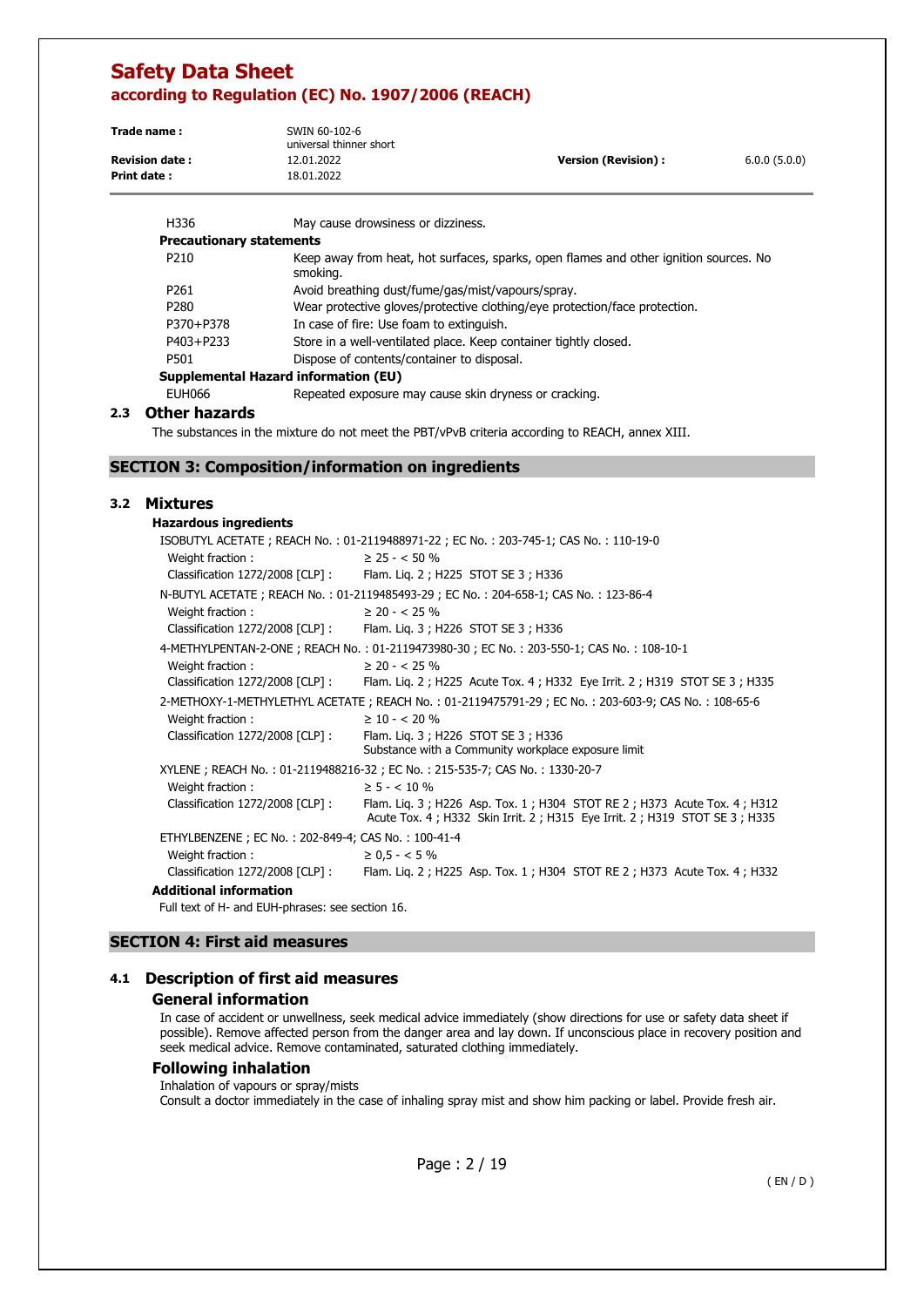| Trade name: |  |
|-------------|--|
|             |  |
|             |  |

**Print date :** 18.01.2022

**Trade name :** SWIN 60-102-6 universal thinner short

**Revision date :** 12.01.2022 **Version (Revision) :** 6.0.0 (5.0.0)

## **In case of skin contact**

After contact with skin, wash immediately with plenty of water and soap.

#### **After eye contact**

In case of contact with eyes flush immediately with plenty of flowing water for 10 to 15 minutes holding eyelids apart and consult an ophthalmologist.

#### **After ingestion**

Do NOT induce vomiting. Call a physician immediately.

- **4.2 Most important symptoms and effects, both acute and delayed**  Dizziness Headache Nausea Impairment of vision Vomiting
- **4.3 Indication of any immediate medical attention and special treatment needed**  None

### **SECTION 5: Firefighting measures**

### **5.1 Extinguishing media**

#### **Suitable extinguishing media**

alcohol resistant foam Extinguishing powder Carbon dioxide (CO2)

### **Unsuitable extinguishing media**

Full water jet

## **5.2 Special hazards arising from the substance or mixture**

In case of fire may be liberated: Pyrolysis products, toxic Carbon monoxide Carbon dioxide (CO2)

#### **5.3 Advice for firefighters**

Do not inhale explosion and combustion gases. Special protective equipment for firefighters Wear a self-contained breathing apparatus and chemical protective clothing.

#### **5.4 Additional information**

Collect contaminated fire extinguishing water separately. Do not allow entering drains or surface water. Move undamaged containers from immediate hazard area if it can be done safely. Use water spray jet to protect personnel and to cool endangered containers.

### **SECTION 6: Accidental release measures**

#### **6.1 Personal precautions, protective equipment and emergency procedures**

See protective measures under point 7 and 8.

#### **For non-emergency personnel**

Use personal protection equipment. Remove all sources of ignition. Wear breathing apparatus if exposed to vapours/dusts/aerosols.

#### **For emergency responders**

Use appropriate respiratory protection. Remove persons to safety. Prevent spread over a wide area (e.g. by containment or oil barriers).

#### **6.2 Environmental precautions**

Do not allow to enter into soil/subsoil. Do not allow to enter into surface water or drains. Retain contaminated washing water and dispose it.

### **6.3 Methods and material for containment and cleaning up**

Absorb with liquid-binding material (e.g. sand, diatomaceous earth, acid- or universal binding agents). Collect in closed and suitable containers for disposal. Clear contaminated areas thoroughly.

## **6.4 Reference to other sections**

Safe handling: see section 7 Disposal: see section 13 Personal protection equipment: see section 8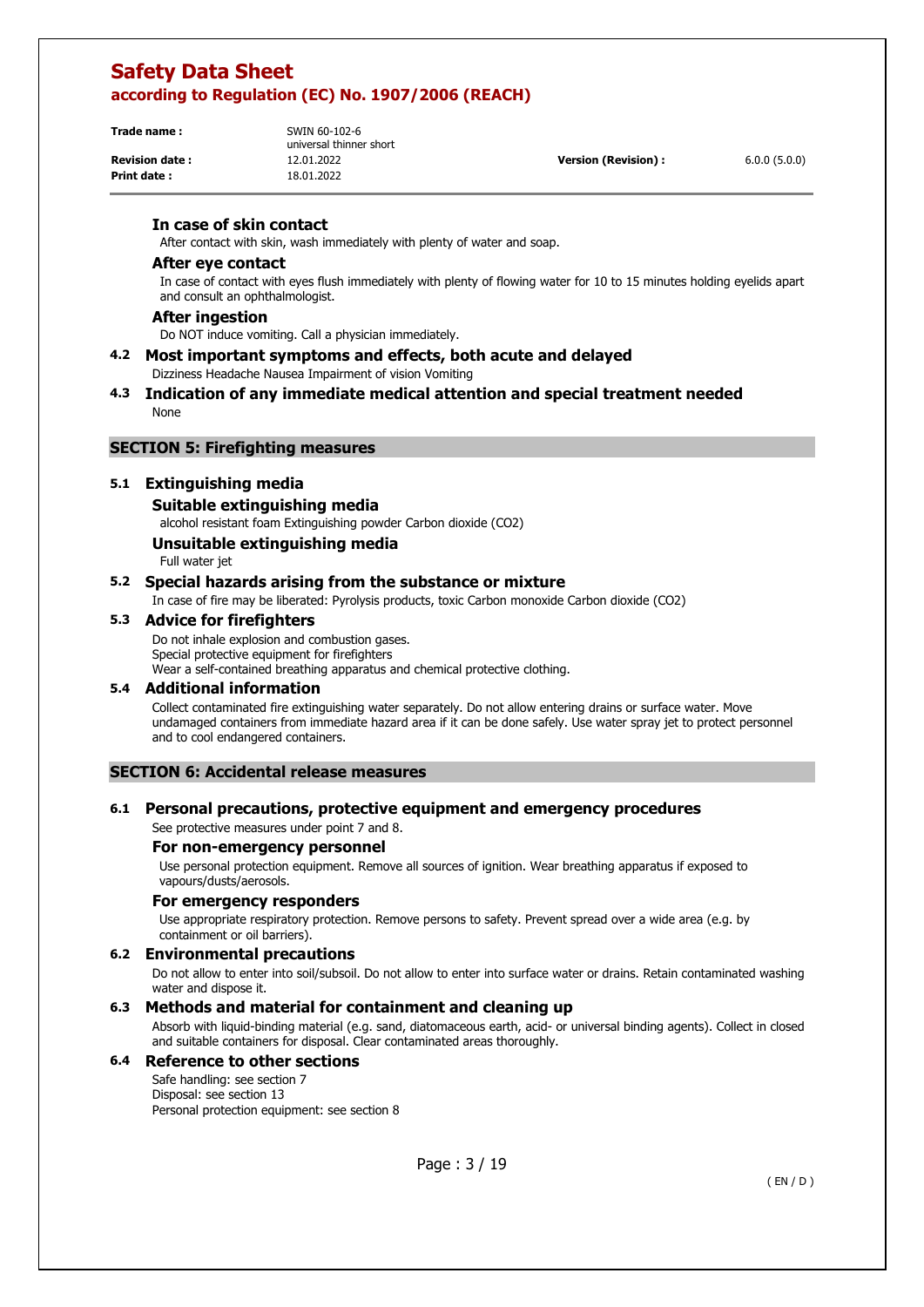**Print date :** 18.01.2022

**Trade name :** SWIN 60-102-6 universal thinner short **Revision date :** 12.01.2022 **Version (Revision) :** 6.0.0 (5.0.0)

### **SECTION 7: Handling and storage**



## **7.1 Precautions for safe handling**

Use explosion-proof machinery, apparatus, ventilation facilities, tools etc. If handled uncovered, arrangements with local exhaust ventilation have to be used. If local exhaust ventilation is not possible or not sufficient, the entire working area must be ventilated by technical means. Only use the material in places where open light, fire and other flammable sources can be kept away. Wear personal protection equipment (refer to section 8). Avoid: generation/formation of aerosols

It is recommended to design all work processes always so that the following is excluded: Inhalation Skin contact Eye contact

### **Protective measures**

All work processes must always be designed so that the following is excluded: Inhalation of vapours or spray/mists Skin contact Eye contact Take precautionary measures against static discharges.

#### **Measures to prevent fire**

Keep away from sources of ignition - No smoking. Usual measures for fire prevention. Vapours are heavier than air, spread along floors and form explosive mixtures with air. Keep away from sources of heat (e.g. hot surfaces), sparks and open flames. Provide earthing of containers, equipment, pumps and ventilation facilities. Use only antistatically equipped (spark-free) tools. Wear anti-static footwear and clothing Take precautionary measures against static discharges.

#### **Measures to prevent aerosol and dust generation**

Vapours/aerosols must be exhausted directly at the point of origin. Use only in well-ventilated areas.

### **Environmental precautions**

Shafts and sewers must be protected from entry of the product.

## **7.2 Conditions for safe storage, including any incompatibilities**

#### **Hints on joint storage**

**Storage class (TRGS 510) :** 3

#### **Further information on storage conditions**

Keep container tightly closed. Keep/Store only in original container.

#### **7.3 Specific end use(s)**

Observe technical data sheet.

#### **SECTION 8: Exposure controls/personal protection**

#### **8.1 Control parameters**

## **Occupational exposure limit values**

ISOBUTYL ACETATE ; CAS No. : 110-19-0

| Limit value type (country of origin) : TRGS 900 (D) |                               |
|-----------------------------------------------------|-------------------------------|
| Limit value:                                        | 62 ppm / $300 \text{ mg/m}^3$ |
| Peak limitation:                                    | 2(I)                          |
| Remark:                                             | Y                             |
| Version:                                            | 29.03.2019                    |
| N-BUTYL ACETATE ; CAS No. : 123-86-4                |                               |
| Limit value type (country of origin) : TRGS 900 (D) |                               |
| Limit value:                                        | 62 ppm / $300 \text{ mg/m}^3$ |
| Peak limitation:                                    | 2(I)                          |
| Remark:                                             | Y                             |
| Version :                                           | 29.03.2019                    |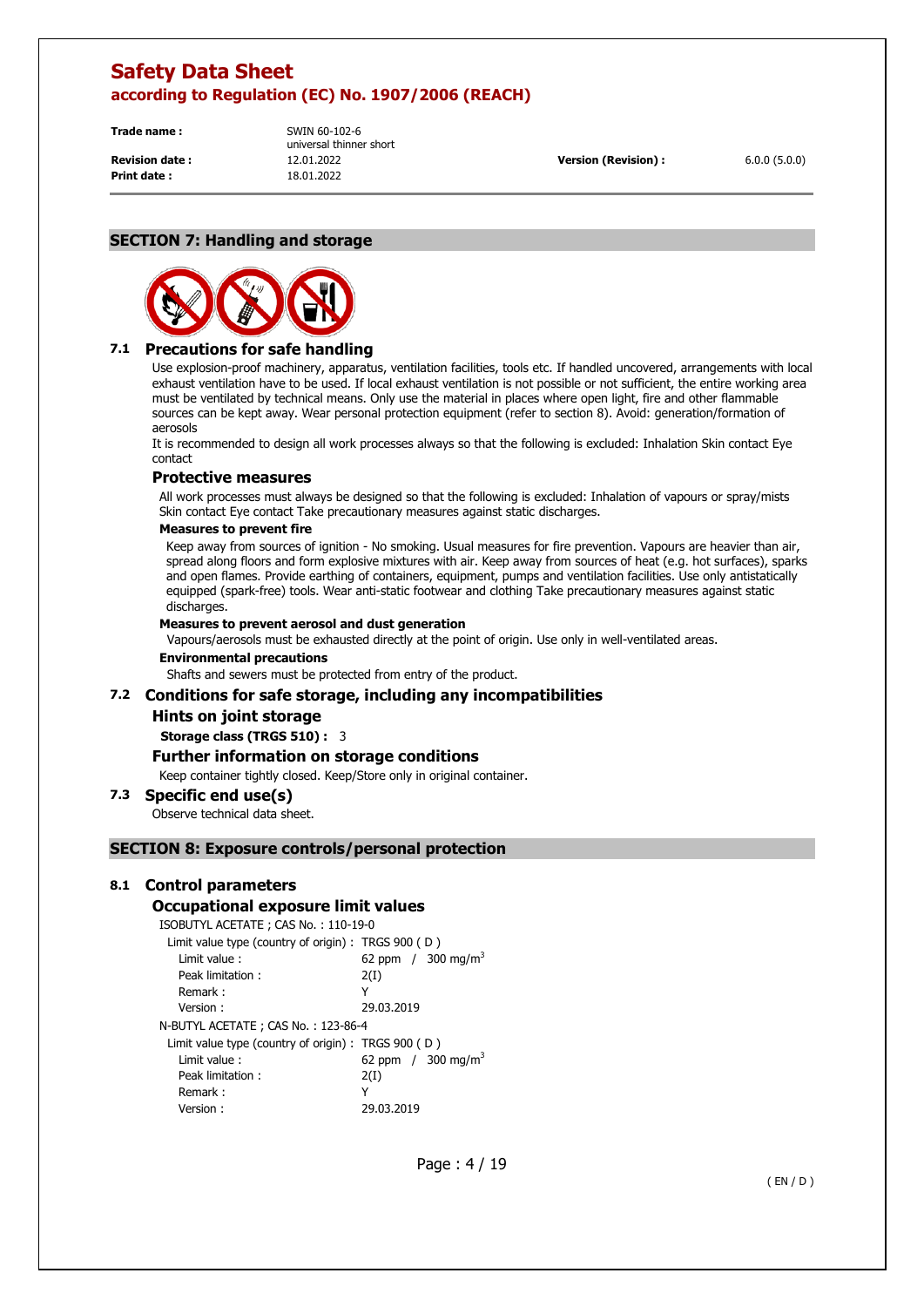| Trade name:           | SWIN 60-102-6<br>universal thinner short |                      |              |
|-----------------------|------------------------------------------|----------------------|--------------|
| <b>Revision date:</b> | 12.01.2022                               | Version (Revision) : | 6.0.0(5.0.0) |
| Print date:           | 18.01.2022                               |                      |              |

| Limit value type (country of origin) : STEL (EC)    |                                  |
|-----------------------------------------------------|----------------------------------|
| Limit value:                                        | 150 ppm / 723 mg/m <sup>3</sup>  |
| Version:                                            | 20.06.2019                       |
| Limit value type (country of origin) : TWA (EC)     |                                  |
| Limit value:                                        | 50 ppm / 241 mg/mg               |
| Version:                                            | 20.06.2019                       |
| 4-METHYLPENTAN-2-ONE; CAS No.: 108-10-1             |                                  |
| Limit value type (country of origin) : TRGS 900 (D) |                                  |
| Limit value:                                        | 20 ppm / 83 mg/m <sup>3</sup>    |
| Peak limitation:                                    | 2(I)                             |
| Remark:                                             | H,Y                              |
| Version:                                            | 29.03.2019                       |
| Limit value type (country of origin) : STEL (EC)    |                                  |
| Limit value:                                        | 50 ppm $/$ 208 mg/m <sup>3</sup> |
| Version:                                            | 20.06.2019                       |
| Limit value type (country of origin) : TWA (EC)     |                                  |
| Limit value:                                        | 20 ppm / $83 \text{ mg/m}^3$     |
| Version:                                            | 20.06.2019                       |
| 2-METHOXY-1-METHYLETHYL ACETATE; CAS No.: 108-65-6  |                                  |
| Limit value type (country of origin) : TRGS 900 (D) |                                  |
| Limit value:                                        | 50 ppm / 270 mg/m <sup>3</sup>   |
| Peak limitation:                                    | 1(I)                             |
| Remark:                                             | Y                                |
| Version:                                            | 29.03.2019                       |
| Limit value type (country of origin) : STEL (EC)    |                                  |
| Limit value:                                        | 100 ppm / 550 mg/m <sup>3</sup>  |
| Remark:                                             | н                                |
| Version:                                            | 20.06.2019                       |
|                                                     |                                  |
| Limit value type (country of origin) : TWA (EC)     |                                  |
| Limit value:                                        | 50 ppm / 275 mg/m <sup>3</sup>   |
| Remark:<br>Version:                                 | н<br>20.06.2019                  |
|                                                     |                                  |
| XYLENE ; CAS No.: 1330-20-7                         |                                  |
| Limit value type (country of origin) : TRGS 900 (D) |                                  |
| Limit value:                                        | 50 ppm / 220 mg/m <sup>3</sup>   |
| Peak limitation:                                    | 2(II)                            |
| Remark:                                             | н<br>29.03.2019                  |
| Version:                                            |                                  |
| Limit value type (country of origin) : STEL (EC)    |                                  |
| Limit value:                                        | 100 ppm / $442 \text{ mg/m}^3$   |
| Remark:                                             | н<br>20.06.2019                  |
| Version :                                           |                                  |
| Limit value type (country of origin) : TWA (EC)     |                                  |
| Limit value:                                        | 50 ppm / 221 mg/m <sup>3</sup>   |
| Remark:                                             | н                                |
| Version:                                            | 20.06.2019                       |
| ETHYLBENZENE; CAS No.: 100-41-4                     |                                  |
| Limit value type (country of origin) : TRGS 900 (D) |                                  |
| Limit value:                                        | 20 ppm / $88 \text{ mg/m}^3$     |
| Peak limitation:                                    | 2(II)                            |
| Remark:                                             | H, Y                             |
| Version:                                            | 29.03.2019                       |
| Limit value type (country of origin) : STEL (EC)    |                                  |
| Limit value :                                       | 200 ppm / 884 mg/m <sup>3</sup>  |

Page : 5 / 19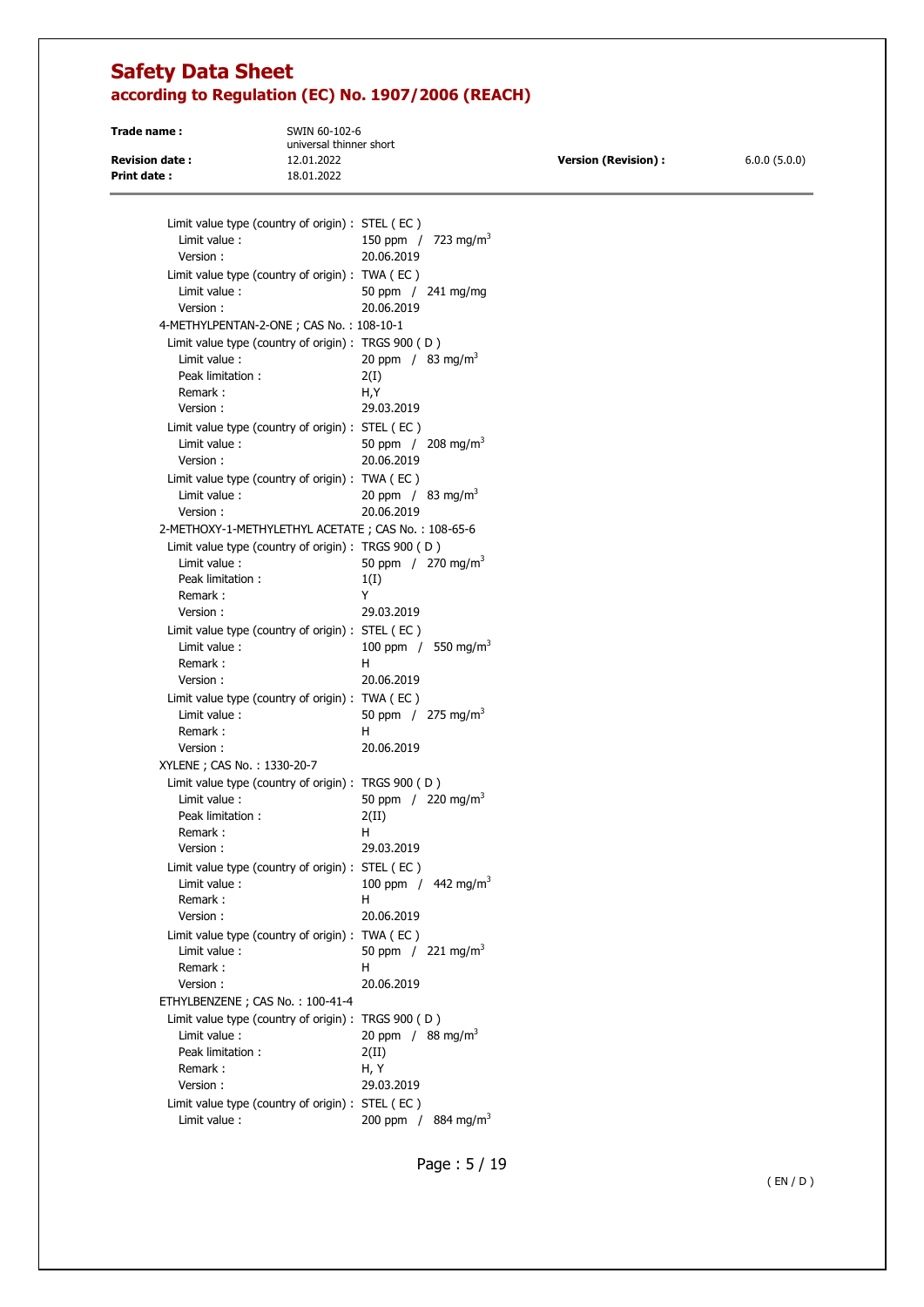| Trade name:                                 | SWIN 60-102-6                                       |                                     |                                                                                  |              |
|---------------------------------------------|-----------------------------------------------------|-------------------------------------|----------------------------------------------------------------------------------|--------------|
|                                             | universal thinner short                             |                                     |                                                                                  |              |
| <b>Revision date:</b><br><b>Print date:</b> | 12.01.2022<br>18.01.2022                            |                                     | <b>Version (Revision):</b>                                                       | 6.0.0(5.0.0) |
|                                             |                                                     |                                     |                                                                                  |              |
| Remark:                                     |                                                     | н                                   |                                                                                  |              |
| Version:                                    |                                                     | 20.06.2019                          |                                                                                  |              |
|                                             | Limit value type (country of origin) : TWA (EC)     |                                     |                                                                                  |              |
| Limit value:                                |                                                     |                                     | 100 ppm / $442 \text{ mg/m}^3$                                                   |              |
| Remark:                                     |                                                     | H                                   |                                                                                  |              |
| Version:                                    |                                                     | 20.06.2019                          |                                                                                  |              |
| <b>Biological limit values</b>              |                                                     |                                     |                                                                                  |              |
|                                             | 4-METHYLPENTAN-2-ONE; CAS No.: 108-10-1             |                                     |                                                                                  |              |
|                                             | Limit value type (country of origin) : TRGS 903 (D) |                                     |                                                                                  |              |
| Parameter:                                  |                                                     |                                     | 4-Methylpentane-2-on / Urine (U) / End of exposure or end of shift               |              |
| Limit value:                                |                                                     | $0.7$ mg/l                          |                                                                                  |              |
| Version:                                    |                                                     | 29.03.2019                          |                                                                                  |              |
| XYLENE ; CAS No. : 1330-20-7                |                                                     |                                     |                                                                                  |              |
|                                             | Limit value type (country of origin) : TRGS 903 (D) |                                     |                                                                                  |              |
| Parameter:                                  |                                                     |                                     | Methylhippuric acid / Urine (U) / End of exposure or end of shift                |              |
| Limit value:                                |                                                     | 2000 mg/l                           |                                                                                  |              |
| Version:                                    |                                                     | 29.03.2019                          |                                                                                  |              |
|                                             | ETHYLBENZENE; CAS No.: 100-41-4                     |                                     |                                                                                  |              |
|                                             | Limit value type (country of origin) : TRGS 903 (D) |                                     |                                                                                  |              |
| Parameter:                                  |                                                     |                                     | Mandelic acid + Phenylglyoxyl acid / Urine (U) / End of exposure or end of shift |              |
| Limit value:                                |                                                     | 250 mg/g Kr                         |                                                                                  |              |
| Version:                                    |                                                     | 29.03.2019                          |                                                                                  |              |
| <b>DNEL-/PNEC-values</b>                    |                                                     |                                     |                                                                                  |              |
|                                             |                                                     |                                     |                                                                                  |              |
| <b>DNEL/DMEL</b>                            |                                                     |                                     |                                                                                  |              |
|                                             | ISOBUTYL ACETATE ; CAS No.: 110-19-0                |                                     |                                                                                  |              |
| Limit value type :<br>Exposure route:       |                                                     | DNEL worker (local)<br>Inhalation   |                                                                                  |              |
| Exposure frequency:                         |                                                     | Short-term                          |                                                                                  |              |
| Limit value :                               |                                                     | 600 mg/m <sup>3</sup>               |                                                                                  |              |
| Limit value type :                          |                                                     | DNEL worker (local)                 |                                                                                  |              |
| Exposure route:                             |                                                     | Inhalation                          |                                                                                  |              |
| Exposure frequency:                         |                                                     | Long-term                           |                                                                                  |              |
| Limit value:                                |                                                     | 300 mg/m <sup>3</sup>               |                                                                                  |              |
| Limit value type :                          |                                                     |                                     | DNEL worker (systemic)                                                           |              |
| Exposure route:                             |                                                     | Inhalation                          |                                                                                  |              |
| Exposure frequency:                         |                                                     | Short-term                          |                                                                                  |              |
| Limit value:                                |                                                     | 600 mg/m <sup>3</sup>               |                                                                                  |              |
| Limit value type :                          |                                                     |                                     | DNEL worker (systemic)                                                           |              |
| Exposure route :                            |                                                     | Inhalation                          |                                                                                  |              |
| Exposure frequency:                         |                                                     | Long-term                           |                                                                                  |              |
| Limit value:                                |                                                     | 300 mg/m <sup>3</sup>               |                                                                                  |              |
|                                             | N-BUTYL ACETATE ; CAS No.: 123-86-4                 |                                     |                                                                                  |              |
| Limit value type :                          |                                                     | DNEL worker (local)                 |                                                                                  |              |
| Exposure route :                            |                                                     | Inhalation                          |                                                                                  |              |
| Exposure frequency:                         |                                                     | Short-term                          |                                                                                  |              |
| Limit value :                               |                                                     | 600 mg/m <sup>3</sup>               |                                                                                  |              |
| Limit value type :                          |                                                     | DNEL worker (local)                 |                                                                                  |              |
| Exposure route :                            |                                                     | Inhalation                          |                                                                                  |              |
| Exposure frequency:                         |                                                     | Long-term                           |                                                                                  |              |
| Limit value :                               |                                                     | 300 mg/m <sup>3</sup>               |                                                                                  |              |
| Limit value type :                          |                                                     |                                     | DNEL worker (systemic)                                                           |              |
| Exposure route :                            |                                                     | Inhalation                          |                                                                                  |              |
| Exposure frequency:                         |                                                     | Short-term<br>600 mg/m <sup>3</sup> |                                                                                  |              |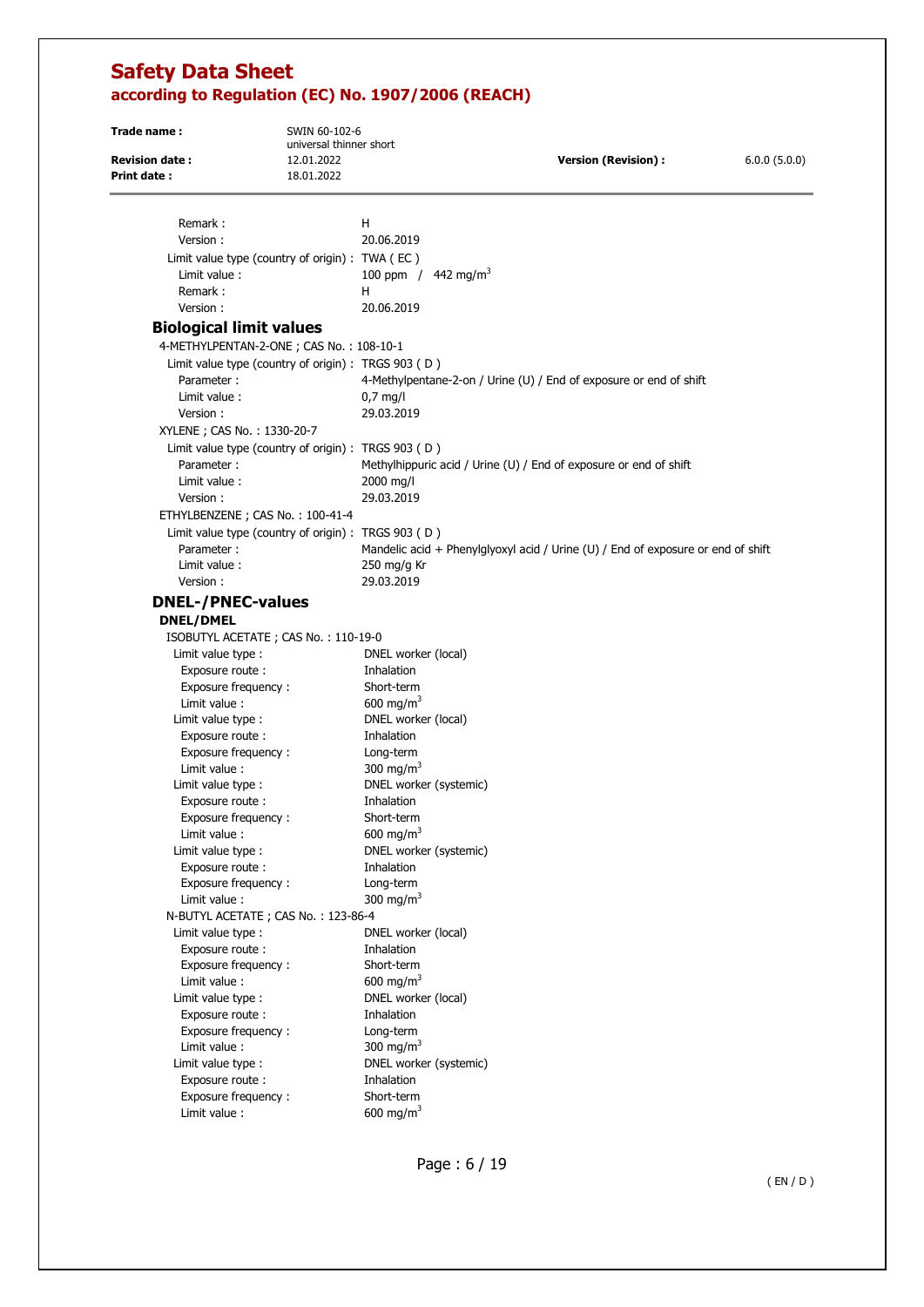**Print date :** 18.01.2022

**Trade name :** SWIN 60-102-6 universal thinner short

**Revision date :** 12.01.2022 **Version (Revision) :** 6.0.0 (5.0.0)

| Limit value type :                      | DNEL worker (systemic) |
|-----------------------------------------|------------------------|
| Exposure route :                        | Inhalation             |
| Exposure frequency:                     | Long-term              |
| Limit value :                           | 300 mg/m <sup>3</sup>  |
| Limit value type :                      | DNEL worker (systemic) |
| Exposure route:                         | Dermal                 |
| Exposure frequency:                     | Long-term              |
| Limit value :                           | 11 mg/kg               |
| Limit value type :                      | DNEL worker (systemic) |
| Exposure route:                         | Dermal                 |
| Exposure frequency:                     | Short-term             |
| Limit value:                            | 11 mg/kg               |
| 4-METHYLPENTAN-2-ONE; CAS No.: 108-10-1 |                        |
| Limit value type :                      | DNEL worker (local)    |
| Exposure route:                         | Inhalation             |
| Exposure frequency:                     | Short-term             |
| Limit value :                           | 208 mg/m <sup>3</sup>  |
| Limit value type :                      | DNEL worker (local)    |
| Exposure route :                        | Inhalation             |
| Exposure frequency:                     | Long-term              |
| Limit value:                            | 83 mg/m <sup>3</sup>   |
| Limit value type :                      | DNEL worker (systemic) |
| Exposure route:                         | Inhalation             |
| Exposure frequency:                     | Short-term             |
| Limit value :                           | 208 mg/m <sup>3</sup>  |
| Limit value type :                      | DNEL worker (systemic) |
| Exposure route:                         | Dermal                 |
| Exposure frequency:                     | Long-term              |
| Limit value:                            | 11,8 mg/kg             |
| Limit value type :                      | DNEL worker (systemic) |
| Exposure route:                         | Inhalation             |
| Exposure frequency:                     | Long-term              |
| Limit value :                           | 83 mg/m <sup>3</sup>   |
| XYLENE ; CAS No.: 1330-20-7             |                        |
| Limit value type :                      | DNEL worker (local)    |
| Exposure route :                        | Inhalation             |
| Exposure frequency:                     | Short-term             |
| Limit value:                            | 289 mg/m <sup>3</sup>  |
| Limit value type :                      | DNEL worker (local)    |
| Exposure route:                         | Inhalation             |
| Exposure frequency:                     | Long-term              |
| Limit value:                            | 221 mg/m <sup>3</sup>  |
| Limit value type :                      | DNEL worker (systemic) |
| Exposure route :                        | Inhalation             |
| Exposure frequency:                     | Short-term             |
| Limit value :                           | 442 mg/m <sup>3</sup>  |
| Limit value type :                      | DNEL worker (systemic) |
| Exposure route :                        | Inhalation             |
| Exposure frequency:                     | Long-term              |
| Limit value :                           | 211 mg/m <sup>3</sup>  |
| Limit value type :                      | DNEL worker (systemic) |
| Exposure route :                        | Dermal                 |
| Exposure frequency:                     | Long-term              |
| Limit value :                           | 180 mg/kg              |
| ETHYLBENZENE; CAS No.: 100-41-4         |                        |
|                                         |                        |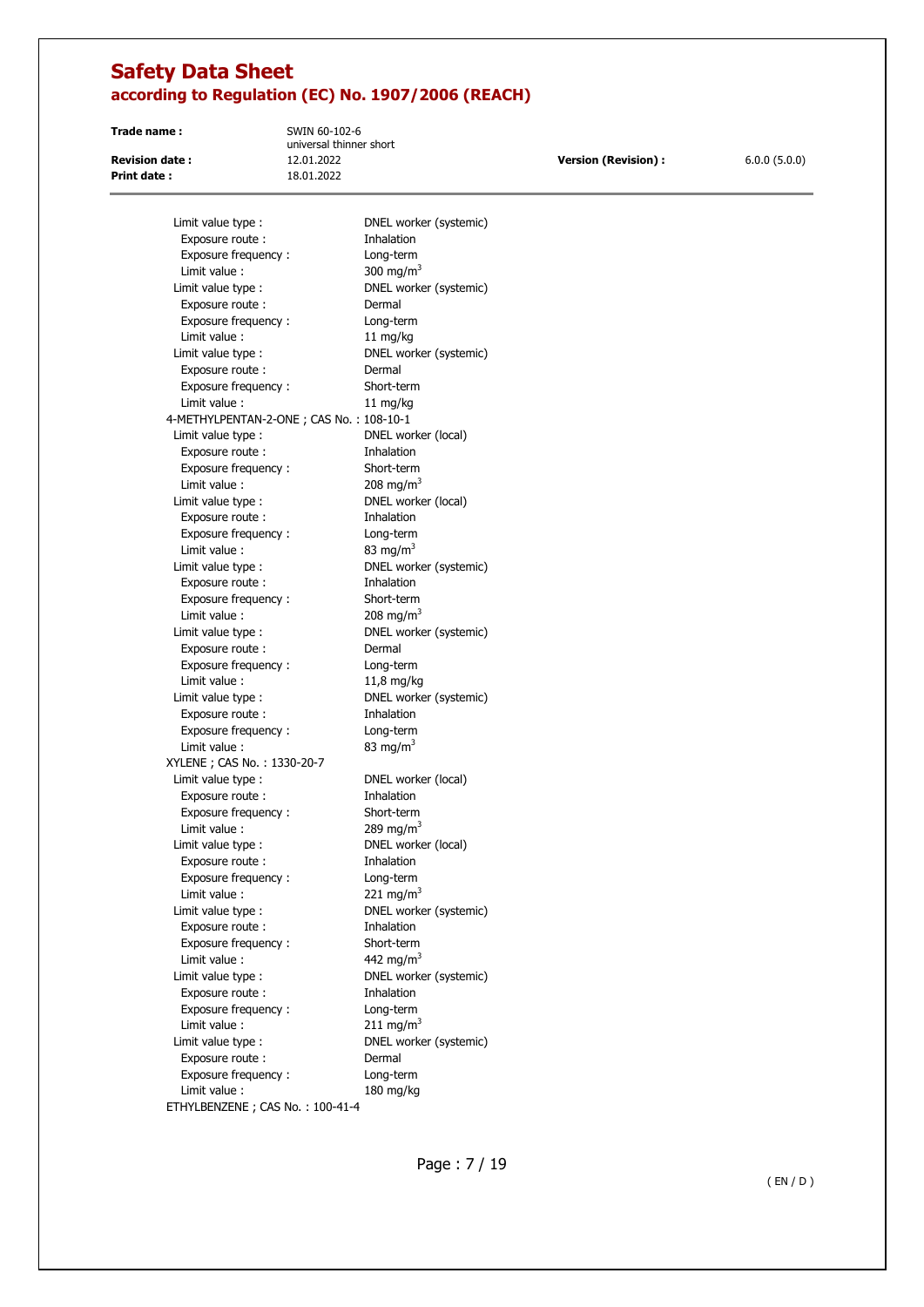**Print date :** 18.01.2022

**Trade name :** SWIN 60-102-6 universal thinner short

**Revision date :** 12.01.2022 **Version (Revision) :** 6.0.0 (5.0.0)

| Limit value type :                      | DNEL worker (systemic)                     |
|-----------------------------------------|--------------------------------------------|
| Exposure route:                         | Inhalation                                 |
| Exposure frequency:                     | Long-term                                  |
| Limit value:                            | 77 mg/m <sup>3</sup>                       |
| <b>PNEC</b>                             |                                            |
| ISOBUTYL ACETATE; CAS No.: 110-19-0     |                                            |
| Limit value type :                      | PNEC (Aquatic, freshwater)                 |
| Limit value:                            | $0,17$ mg/l                                |
| Limit value type :                      | PNEC (Aquatic, marine water)               |
| Limit value:                            | $0,017$ mg/l                               |
| Limit value type :                      | PNEC (Sediment, freshwater)                |
| Limit value:                            | $0,877$ mg/kg                              |
| Limit value type :                      | PNEC (Sediment, marine water)              |
| Limit value :                           | 0,0877 mg/kg                               |
| Limit value type :                      | PNEC (Sewage treatment plant)              |
| Limit value:                            | $200$ mg/l                                 |
| N-BUTYL ACETATE ; CAS No.: 123-86-4     |                                            |
| Limit value type :                      | PNEC (Aquatic, freshwater)                 |
| Limit value:                            | $0,18$ mg/l                                |
| Limit value type :                      | PNEC (Aquatic, marine water)               |
| Limit value:                            | $0,018$ mg/l                               |
| Limit value type :                      | PNEC (Sediment, freshwater)                |
| Limit value:                            | 0,981 mg/kg                                |
| Limit value type :                      | PNEC (Soil)                                |
| Limit value:                            | 0,0903 mg/kg                               |
| Limit value type :                      | PNEC Soil, Marine water                    |
| Limit value:                            | 0,0981 mg/kg                               |
| Limit value type :                      | PNEC (Sewage treatment plant)              |
| Limit value:                            | $35,6$ mg/l                                |
| 4-METHYLPENTAN-2-ONE; CAS No.: 108-10-1 |                                            |
| Limit value type :                      | PNEC (Aquatic, freshwater)                 |
| Limit value:                            | $0,6$ mg/l                                 |
| Limit value type :                      | PNEC (Aquatic, marine water)               |
| Limit value:                            | $0,06$ mg/l                                |
| Limit value type :                      | PNEC (Sediment, freshwater)                |
| Limit value:                            | 8,27 mg/kg                                 |
| Limit value type :                      | PNEC (Sediment, marine water)              |
| Limit value:                            | $0,83$ mg/kg                               |
| Limit value type :                      | PNEC (Sewage treatment plant)              |
| Limit value:                            | $27.5$ mg/l                                |
|                                         |                                            |
| XYLENE; CAS No.: 1330-20-7              |                                            |
| Limit value type :                      | PNEC (Aquatic, freshwater)                 |
| Limit value :                           | $0,327$ mg/l                               |
| Limit value type :                      | PNEC (Aquatic, marine water)               |
| Limit value:                            | $0,327$ mg/l                               |
| Limit value type :                      | PNEC (Sediment, freshwater)                |
| Limit value:                            | 12,46 mg/kg                                |
| Limit value type :                      | PNEC (Sediment, marine water)              |
| Limit value:                            | 12,46 mg/kg                                |
| Limit value type :                      | PNEC (Sewage treatment plant)              |
| Limit value:                            | $6,58 \text{ mg/l}$                        |
| ETHYLBENZENE; CAS No.: 100-41-4         |                                            |
|                                         | PNEC (Aquatic, freshwater)                 |
| Limit value type :                      |                                            |
| Limit value :<br>Limit value type :     | $0,1$ mg/l<br>PNEC (Aquatic, marine water) |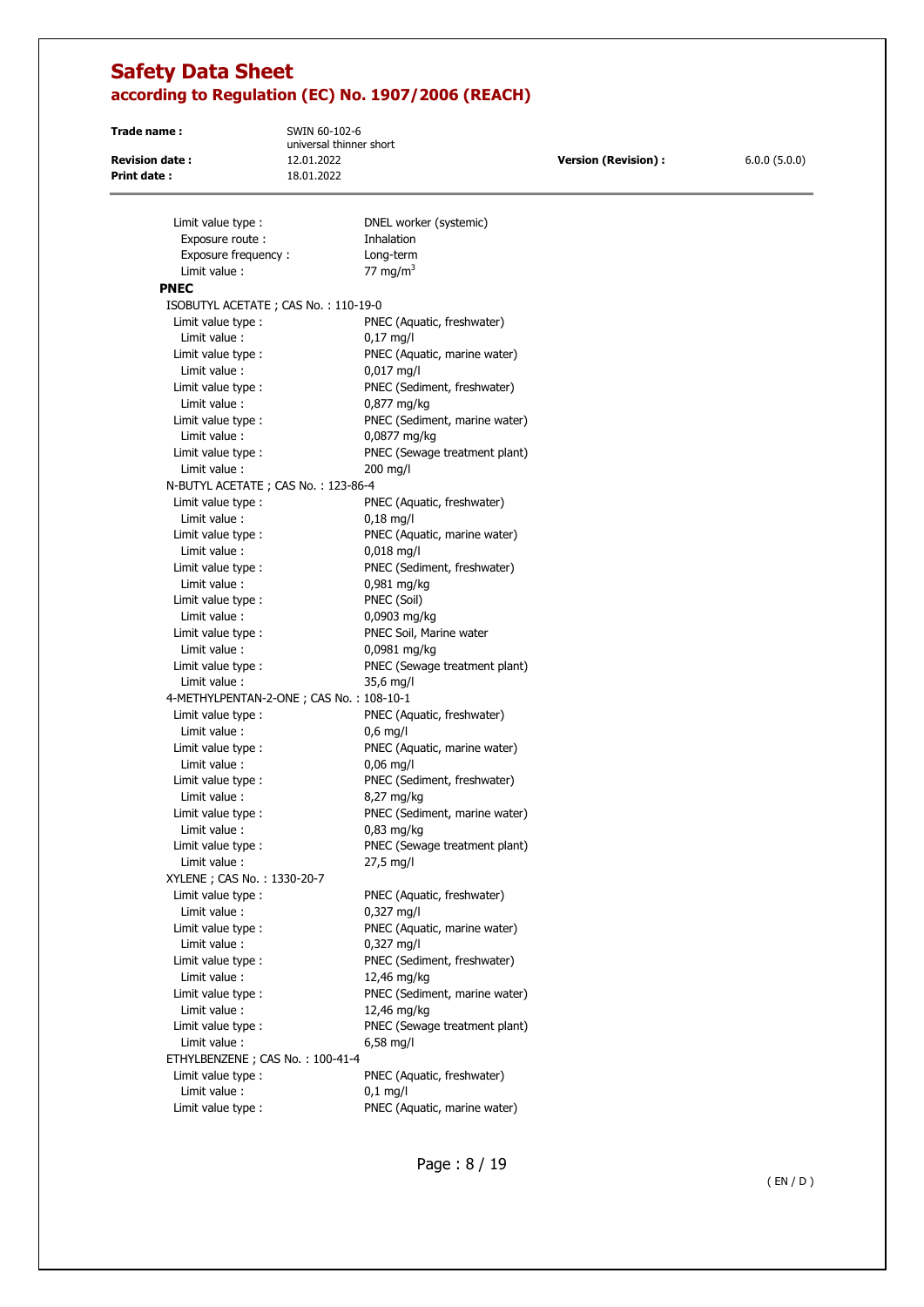**Print date :** 18.01.2022

**Trade name :** SWIN 60-102-6 universal thinner short

**Revision date :** 12.01.2022 **Version (Revision) :** 6.0.0 (5.0.0)

Limit value : 0,01 mg/l Limit value type : PNEC (Sediment, freshwater) Limit value : 13,7 mg/kg Limit value type : PNEC (Sediment, marine water) Limit value : 1,37 mg/kg Limit value type : PNEC (Soil) Limit value : 2,68 mg/kg Limit value type : PNEC (Sewage treatment plant) Limit value : 9,6 mg/l

#### **8.2 Exposure controls**



## **Personal protection equipment**

## **Eye/face protection**

Eye glasses with side protection

**Skin protection** 

#### **Hand protection**

**Suitable material** : Butyl caoutchouc (butyl rubber) Thickness of the glove material : 0.7 mm Breakthrough time (maximum wearing time)  $10 < x < 30$  min. Recommended glove articles EN ISO 374

**Remark** : Check leak tightness/impermeability prior to use. In the case of wanting to use the gloves again, clean them before taking off and air them well. The quality of the protective gloves resistant to chemicals must be chosen as a function of the specific working place concentration and quantity of hazardous substances. For special purposes, it is recommended to check the resistance to chemicals of the protective gloves mentioned above together with the supplier of these gloves.

#### **Body protection**

**Overall** 

**Suitable protective clothing** : For the protection against direct skin contact, body protective clothing is essential (in addition to the usual working clothes). Chemical resistant safety shoes Only wear fitting, comfortable and clean protective clothing.

**Required properties** : antistatic. flame-resistant heat-resistant

#### **Respiratory protection**

Appropriate engineering controls

If technical exhaust or ventilation measures are not possible or insufficient, respiratory protection must be worn. Respiratory protection necessary at: exceeding exposure limit values aerosol or mist formation. spray application

#### **Suitable respiratory protection apparatus**

Filtering device (full mask or mouthpiece) with filter: Filter type: A2P2

#### **General information**

Wash hands before breaks and after work. Apply skin care products after work.

## **SECTION 9: Physical and chemical properties**

## **9.1 Information on basic physical and chemical properties**

**Physical state : Liquid** 

**Odour :** characteristic

### **Appearance**

**Colour :** colourless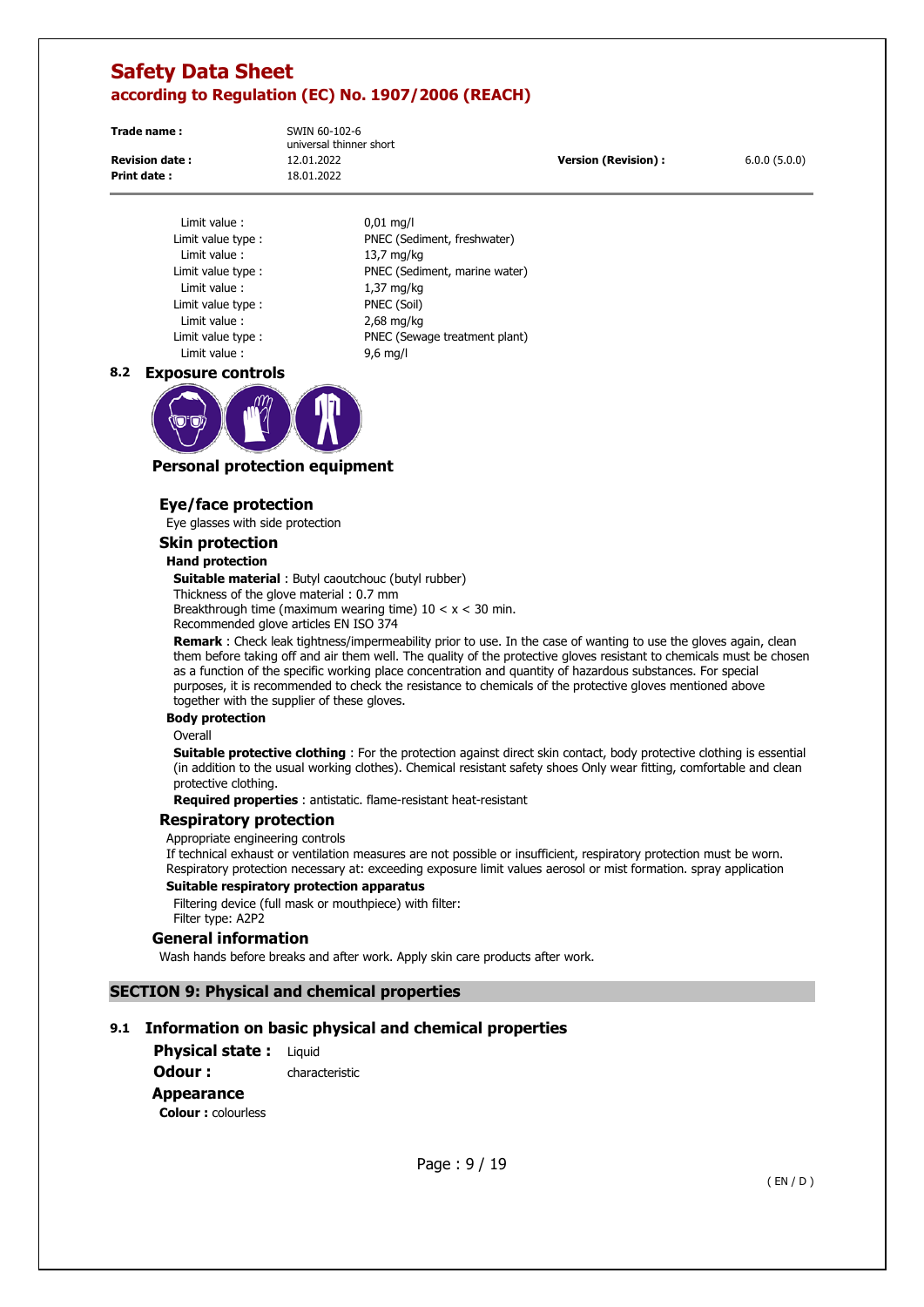| Trade name:           | SWIN 60-102-6<br>universal thinner short |                            |              |
|-----------------------|------------------------------------------|----------------------------|--------------|
| <b>Revision date:</b> | 12.01.2022                               | <b>Version (Revision):</b> | 6.0.0(5.0.0) |
| Print date:           | 18.01.2022                               |                            |              |

### **Safety characteristics**

| <b>Melting point/freezing point:</b>              |                                                              |         | No data available  |                   |                  |
|---------------------------------------------------|--------------------------------------------------------------|---------|--------------------|-------------------|------------------|
| Initial boiling point and boiling<br>range:       | (1013 hPa)                                                   |         | $114 - 146$        | °€                |                  |
| Decomposition temperature :                       |                                                              |         | No data available  |                   |                  |
| Flash point :                                     |                                                              |         | 23                 | °C                | DIN 51755 part 1 |
| Auto-ignition temperature :                       |                                                              |         | 330                | °C                | <b>DIN 51794</b> |
| Lower explosion limit :                           |                                                              |         | 1,1                | Vol-%             |                  |
| <b>Upper explosion limit:</b>                     |                                                              |         | 10,8               | Vol-%             |                  |
| Vapour pressure :                                 | (20 °C)                                                      | approx. | 20                 | hPa               |                  |
| Density :                                         | (20 °C)                                                      | approx. | 0,87               | q/cm <sup>3</sup> | <b>DIN 51757</b> |
| Water solubility:                                 | (20 °C)                                                      |         | partially miscible |                   |                  |
| pH-value:                                         | (20 °C)                                                      |         | not applicable     |                   |                  |
| <b>Partition coefficient n-</b><br>octanol/water: |                                                              |         | No data available  |                   |                  |
| <b>Cinematic viscosity:</b>                       | (40 °C)                                                      |         | No data available  |                   |                  |
| <b>Relative vapour density:</b>                   | (20 °C)                                                      |         | No data available  |                   |                  |
| <b>Vapourisation rate:</b>                        |                                                              |         | No data available  |                   |                  |
| <b>Maximum VOC content (EC):</b>                  |                                                              |         | 100                | Wt %              | 1999/13/EC       |
| VOC-value:                                        |                                                              |         | 874                | g/l               | 2004/42/EC       |
| <b>Flammable solids:</b>                          | Not fulfilling criteria for hazard class "Flammable Solids". |         |                    |                   |                  |
| <b>Flammable gases:</b>                           | Not applicable.                                              |         |                    |                   |                  |
| <b>Oxidising liquids:</b>                         | GHS/CLP criteria are not met.                                |         |                    |                   |                  |
| <b>Explosive properties:</b>                      | GHS/CLP criteria are not met.                                |         |                    |                   |                  |
|                                                   |                                                              |         |                    |                   |                  |

#### **9.2 Other information**

None

## **SECTION 10: Stability and reactivity**

#### **10.1 Reactivity**

Information is given in subsection 10.3.

#### **10.2 Chemical stability**

The product is stable under storage at normal ambient temperatures.

### **10.3 Possibility of hazardous reactions**

In use, may form flammable/explosive vapour-air mixture.

## **10.4 Conditions to avoid**

Keep away from heat, hot surfaces, sparks, open flames and other ignition sources. No smoking.

### **10.5 Incompatible materials**

Exothermic reaction with: Acid , Oxidising agent, strong.

## **10.6 Hazardous decomposition products**

Does not decompose when used for intended uses.

## **SECTION 11: Toxicological information**

### **11.1 Information on toxicological effects**

#### **Acute toxicity**

Based on available data, the classification criteria are not met. **Acute oral toxicity**  Parameter : <br>
ATEmix calculated Exposure route : The Coral Effective dose : not relevant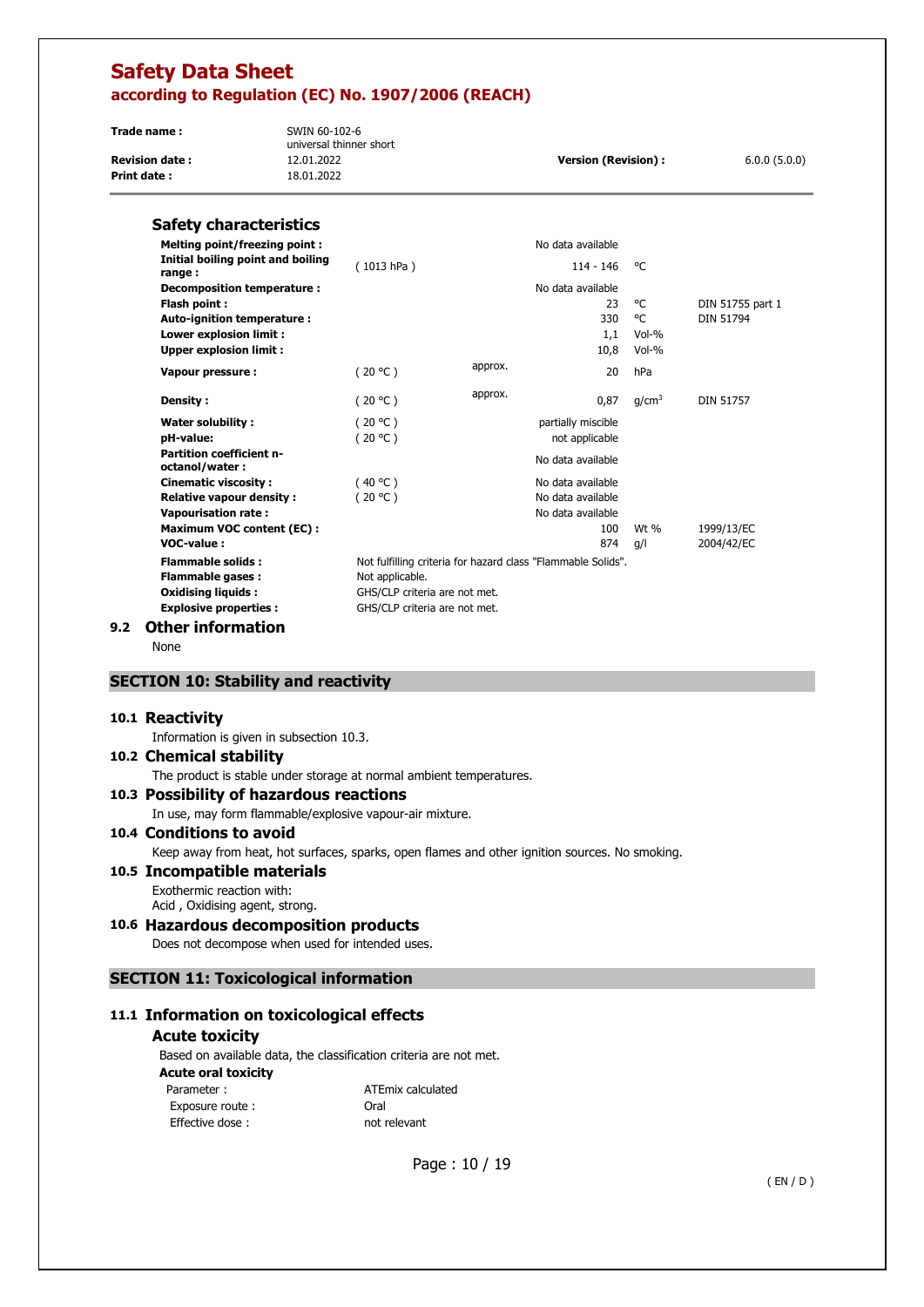**Print date :** 18.01.2022

**Trade name :** SWIN 60-102-6 universal thinner short

**Revision date :** 12.01.2022 **Version (Revision) :** 6.0.0 (5.0.0)

Parameter : LD50 ( ISOBUTYL ACETATE ; CAS No. : 110-19-0 ) Exposure route : Call Coral Species : Rat Effective dose : 13413 mg/kg Method : 0ECD 401 Exposure route : Call Coral Species : Rat Effective dose : 10760 mg/kg Method : OECD 423 Exposure route : Call Coral Species : Rabbit Effective dose : 7,4 g/kg Exposure route : Oral Species : Rat Effective dose : 2080 mg/kg Parameter : LD50 (XYLENE ; CAS No. : 1330-20-7 ) Exposure route : Oral Species : Rat Effective dose : 4300 mg/kg Exposure route : Oral Species : Rat Effective dose : 3500 mg/kg **Acute dermal toxicity**  Parameter : ATEmix calculated Exposure route : Dermal Effective dose : 18512 mg/kg Exposure route : Dermal Species :<br>Effective dose : Rabbit<br>
> 1740 Method : OECD 402 Exposure route : Dermal Species : Rabbit Effective dose :  $> 14112$  mg/kg Method : OECD 402 Exposure route : Dermal Species : Rat  $Effective dose :$   $> 2000 mg/kg$ Method : OECD 402 Parameter : LD50 ( XYLENE ; CAS No. : 1330-20-7 ) Exposure route : Dermal Species : Rabbit Effective dose : 1100 mg/kg Exposure route : Dermal Species : Rabbit Effective dose : 12126 mg/kg Parameter : <br>ATE ( XYLENE ; CAS No. : 1330-20-7 ) Exposure route : Dermal

Parameter : LD50 ( N-BUTYL ACETATE ; CAS No. : 123-86-4 ) Parameter : LD50 ( N-BUTYL ACETATE ; CAS No. : 123-86-4 ) Parameter : LD50 (4-METHYLPENTAN-2-ONE ; CAS No. : 108-10-1) Parameter : LD50 (ETHYLBENZENE ; CAS No. : 100-41-4) Parameter : LD50 ( ISOBUTYL ACETATE ; CAS No. : 110-19-0 )  $> 17400$  mg/kg Parameter : LD50 ( N-BUTYL ACETATE ; CAS No. : 123-86-4 ) Parameter : LD50 (4-METHYLPENTAN-2-ONE ; CAS No. : 108-10-1) Parameter : LD50 (ETHYLBENZENE ; CAS No. : 100-41-4)

Page : 11 / 19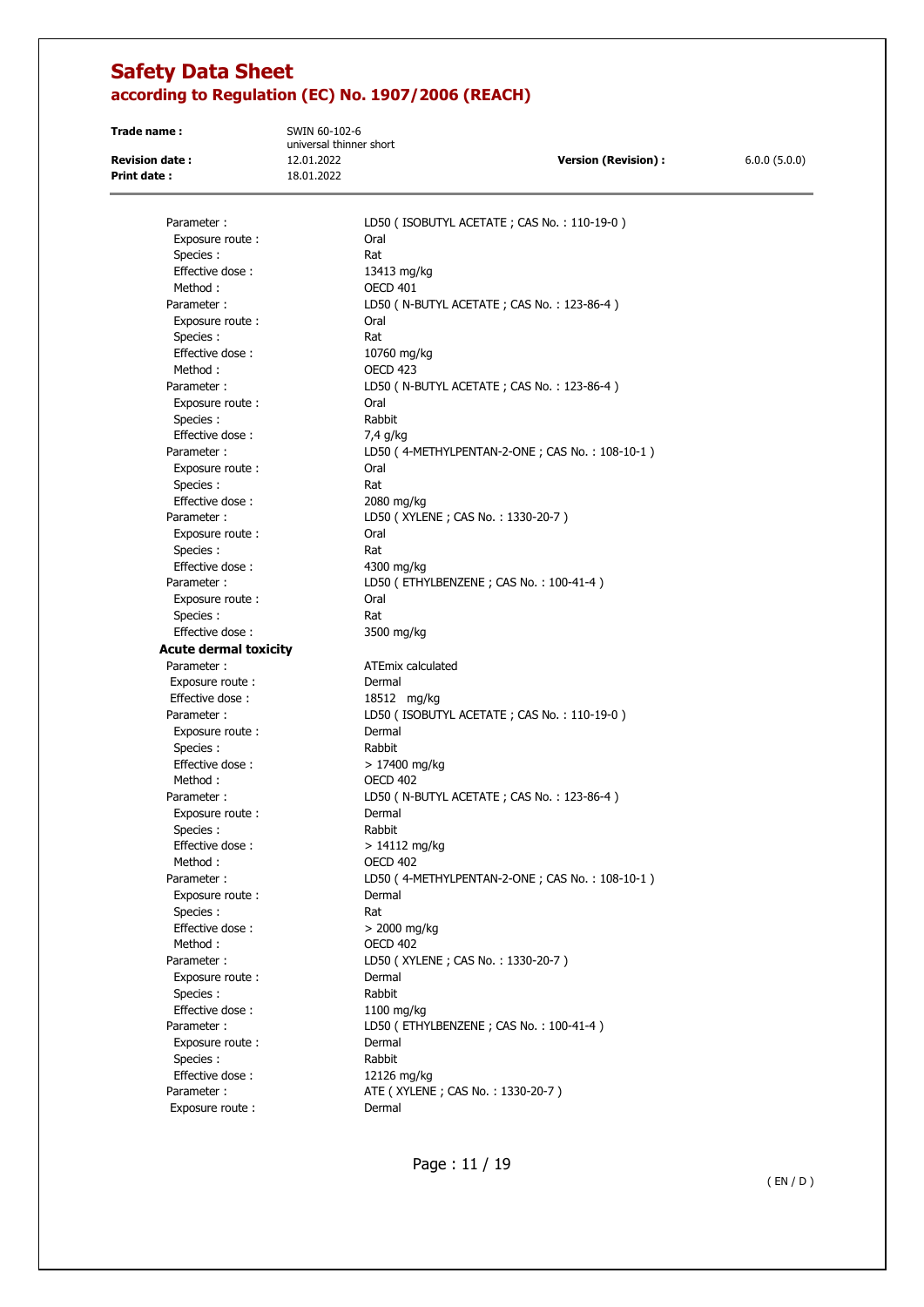**Print date :** 18.01.2022

**Trade name :** SWIN 60-102-6 universal thinner short

**Revision date :** 12.01.2022 **Version (Revision) :** 6.0.0 (5.0.0)

| Effective dose:                          | 1100 mg/kg                                                                       |
|------------------------------------------|----------------------------------------------------------------------------------|
| <b>Acute inhalation toxicity</b>         |                                                                                  |
| Parameter:                               | <b>ATEmix calculated</b>                                                         |
| Exposure route :                         | Inhalation (vapour)                                                              |
| Effective dose:                          | 39,2 mg/l                                                                        |
| Parameter:                               | LC0 (ISOBUTYL ACETATE; CAS No.: 110-19-0)                                        |
| Exposure route:                          | Inhalation                                                                       |
| Species:                                 | Rat                                                                              |
| Effective dose:                          | 23,4 mg/l<br>4 h                                                                 |
| Exposure time :<br>Parameter:            | LC50 ( N-BUTYL ACETATE ; CAS No.: 123-86-4 )                                     |
| Exposure route:                          | Inhalation (vapour)                                                              |
| Species :                                | Rat                                                                              |
| Effective dose:                          | $21,1$ mg/l                                                                      |
| Exposure time :                          | 4 h                                                                              |
| Method:                                  | OECD 403                                                                         |
| Parameter:                               | LC50 (4-METHYLPENTAN-2-ONE; CAS No.: 108-10-1)                                   |
| Exposure route:                          | Inhalation                                                                       |
| Species:                                 | Rat                                                                              |
| Effective dose:                          | $11,6$ mg/l                                                                      |
| Exposure time:                           | 4 h                                                                              |
| Parameter:                               | LC50 (XYLENE; CAS No.: 1330-20-7)                                                |
| Exposure route:                          | Inhalation (vapour)                                                              |
| Species :                                | Rat                                                                              |
| Effective dose:                          | $11$ mg/l                                                                        |
| Exposure time :                          | 4 h                                                                              |
| Parameter:                               | LC50 (ETHYLBENZENE; CAS No.: 100-41-4)                                           |
| Exposure route:                          | Inhalation                                                                       |
| Species:                                 | Rat                                                                              |
| Effective dose:                          | $11 \text{ mg/l}$<br>4 h                                                         |
| Exposure time :                          |                                                                                  |
| Corrosive/irritant effect on skin/eyes   |                                                                                  |
| <b>Skin corrosion/irritation</b>         |                                                                                  |
|                                          | Based on available data, the classification criteria are not met.                |
| Serious eye damage/eye irritation        |                                                                                  |
| Causes serious eye irritation.           |                                                                                  |
| <b>Respiratory or skin sensitisation</b> |                                                                                  |
|                                          | Based on available data, the classification criteria are not met.                |
|                                          | <b>CMR effects (carcinogenicity, mutagenicity and toxicity for reproduction)</b> |
| Carcinogenicity                          |                                                                                  |
|                                          | Based on available data, the classification criteria are not met.                |
| <b>Germ cell mutagenicity</b>            |                                                                                  |
|                                          | Based on available data, the classification criteria are not met.                |
| <b>Reproductive toxicity</b>             |                                                                                  |
|                                          | Based on available data, the classification criteria are not met.                |
| <b>STOT-single exposure</b>              |                                                                                  |
|                                          | May cause respiratory irritation. May cause drowsiness or dizziness.             |
| STOT SE 1 and 2                          |                                                                                  |
| Parameter:                               | NOAEL(C) (ISOBUTYL ACETATE; CAS No.: 110-19-0)                                   |
| Exposure route:                          | Inhalative                                                                       |
| Species :                                | Rat                                                                              |
| Effective dose:                          | $10 \; mg/kg$                                                                    |
| <b>STOT-repeated exposure</b>            |                                                                                  |
|                                          |                                                                                  |
|                                          |                                                                                  |
|                                          |                                                                                  |
|                                          | Page: 12 / 19                                                                    |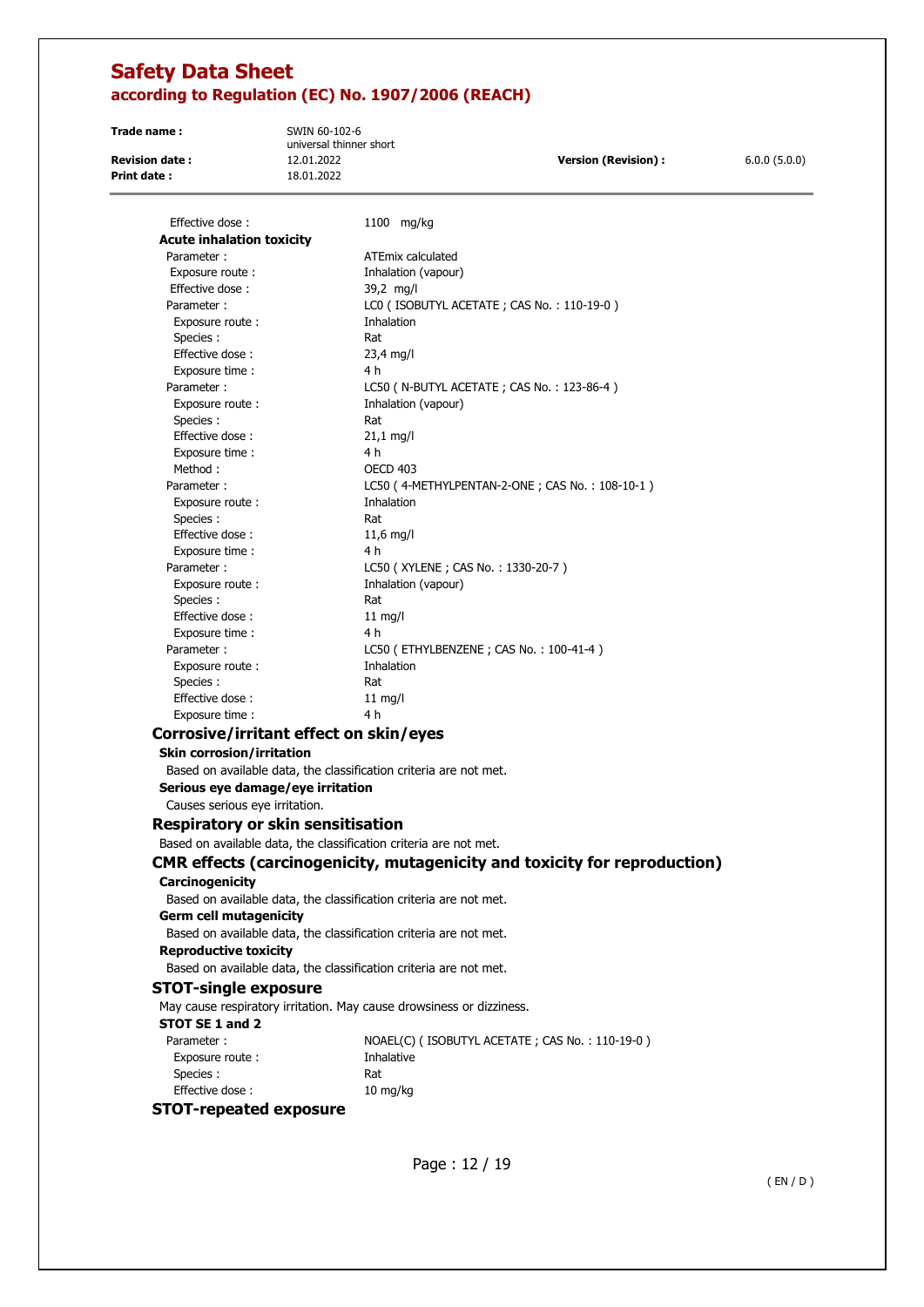**Print date :** 18.01.2022

**Trade name :** SWIN 60-102-6 universal thinner short

**Revision date :** 12.01.2022 **Version (Revision) :** 6.0.0 (5.0.0)

Based on available data, the classification criteria are not met.

## **Aspiration hazard**

Based on available data, the classification criteria are not met.

## **SECTION 12: Ecological information**

## **12.1 Toxicity**

| <b>Aquatic toxicity</b>                                           |                                                                |
|-------------------------------------------------------------------|----------------------------------------------------------------|
| Based on available data, the classification criteria are not met. |                                                                |
| Acute (short-term) fish toxicity                                  |                                                                |
| Parameter:                                                        | LC50 (ISOBUTYL ACETATE; CAS No.: 110-19-0)                     |
| Species:                                                          | Oryzias latipes (Ricefish)                                     |
| Evaluation parameter :                                            | Acute (short-term) fish toxicity                               |
| Effective dose:                                                   | 16,6 mg/l                                                      |
| Exposure time:                                                    | 96 h                                                           |
| Method:                                                           | <b>OECD 203</b>                                                |
| Parameter:                                                        | LC50 (N-BUTYL ACETATE; CAS No.: 123-86-4)                      |
| Species:                                                          | Pimephales promelas (fathead minnow)                           |
| Evaluation parameter :                                            | Acute (short-term) fish toxicity                               |
| Effective dose:                                                   | $18$ mg/l                                                      |
| Exposure time :                                                   | 96 h                                                           |
| Method:                                                           | <b>OECD 203</b>                                                |
| Parameter:                                                        | LC50 (4-METHYLPENTAN-2-ONE; CAS No.: 108-10-1)                 |
| Species :                                                         | Brachydanio rerio (zebra-fish)                                 |
| Evaluation parameter :                                            | Acute (short-term) fish toxicity                               |
| Effective dose:                                                   | $>179$ mg/l                                                    |
| Exposure time :                                                   | 96 h                                                           |
| Parameter:                                                        | LC50 (XYLENE; CAS No.: 1330-20-7)                              |
| Species :                                                         | Oncorhynchus mykiss (Rainbow trout)                            |
| Evaluation parameter :                                            | Acute (short-term) fish toxicity                               |
| Effective dose:                                                   | $2,6$ mg/l                                                     |
| Exposure time :                                                   | 96 h                                                           |
| Method:                                                           | <b>OECD 203</b>                                                |
| Parameter:                                                        | LC50 (ETHYLBENZENE; CAS No.: 100-41-4)                         |
| Evaluation parameter :                                            | Acute (short-term) fish toxicity                               |
| Effective dose:                                                   | $6,4$ mg/l                                                     |
| Exposure time :                                                   | 48 h                                                           |
| Chronic (long-term) fish toxicity                                 |                                                                |
| Parameter:                                                        | Chronic (long-term) fish toxicity (XYLENE; CAS No.: 1330-20-7) |
| Species:                                                          | Oncorhynchus mykiss (Rainbow trout)                            |
| Evaluation parameter :                                            | Chronic (long-term) fish toxicity                              |
| Effective dose:                                                   | $> 1.3$ mg/l                                                   |
| Exposure time:                                                    | 56 D                                                           |
| Acute (short-term) toxicity to crustacea                          |                                                                |
| Parameter:                                                        | EC50 (ISOBUTYL ACETATE; CAS No.: 110-19-0)                     |
| Species :                                                         | Daphnia magna (Big water flea)                                 |
| Evaluation parameter :                                            | Acute (short-term) daphnia toxicity                            |
| Effective dose:                                                   | 24,6 mg/l                                                      |
| Exposure time :                                                   | 48 h                                                           |
| Method:                                                           | <b>OECD 202</b>                                                |
| Parameter:                                                        | EC50 ( N-BUTYL ACETATE ; CAS No.: 123-86-4 )                   |
| Species:                                                          | Daphnia magna (Big water flea)                                 |
| Evaluation parameter :                                            | Acute (short-term) daphnia toxicity                            |
| Effective dose:                                                   | 44 mg/l                                                        |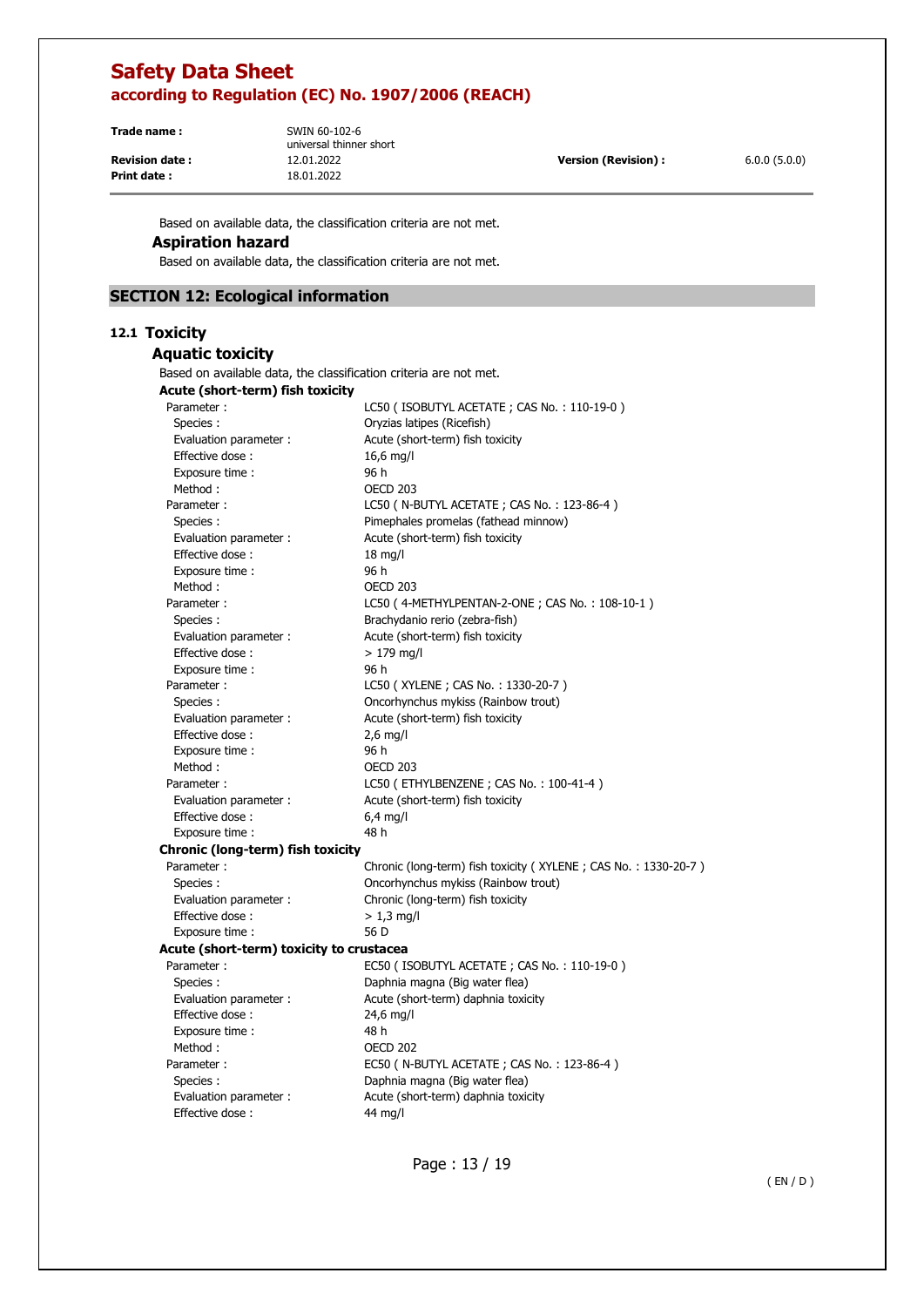**Trade name :** SWIN 60-102-6

universal thinner short **Revision date :** 12.01.2022 **Version (Revision) :** 6.0.0 (5.0.0) **Print date :** 18.01.2022

Exposure time : 48 h Method : 0ECD 202 Parameter : EC50 (4-METHYLPENTAN-2-ONE ; CAS No. : 108-10-1) Species : Daphnia magna (Big water flea) Evaluation parameter : <br>Acute (short-term) daphnia toxicity Effective dose :  $> 200$  mg/l Exposure time : 48 h Parameter : LC50 ( XYLENE ; CAS No. : 1330-20-7 ) Species : Daphnia magna (Big water flea) Evaluation parameter : <br>Acute (short-term) daphnia toxicity Effective dose : 1 mg/l Exposure time : 24 h Method : 0ECD 202 Parameter : EC50 (ETHYLBENZENE ; CAS No. : 100-41-4) Evaluation parameter : <br>Acute (short-term) daphnia toxicity Effective dose : 2,4 mg/l Exposure time : 48 h **Chronic (long-term) toxicity to crustacea**  Parameter : NOEC ( ISOBUTYL ACETATE ; CAS No. : 110-19-0 ) Species : Daphnia magna (Big water flea) Evaluation parameter : Chronic (long-term) daphnia toxicity Effective dose : 23 mg/l Exposure time : 21 D Method : CECD 211 Parameter : EC50 ( N-BUTYL ACETATE ; CAS No. : 123-86-4 ) Species : Daphnia magna (Big water flea) Evaluation parameter : Chronic (long-term) daphnia toxicity Effective dose : 34,2 mg/l Exposure time : 21 D Method : CECD 211 Parameter : NOAEC ( N-BUTYL ACETATE ; CAS No. : 123-86-4 ) Species : Daphnia magna (Big water flea) Evaluation parameter : Chronic (long-term) daphnia toxicity Effective dose : 23,2 mg/l Exposure time : 21 D Method : 0ECD 211 Parameter : NOEC ( XYLENE ; CAS No. : 1330-20-7 ) Species : Daphnia pulex (water flea) Evaluation parameter : Chronic (long-term) daphnia toxicity Effective dose : 1,17 mg/l Exposure time : 7 D Parameter : NOEC (ETHYLBENZENE ; CAS No. : 100-41-4) Species : Daphnia pulex (water flea) Evaluation parameter : Chronic (long-term) daphnia toxicity Effective dose : 0,96 mg/l Exposure time : 7 D **Acute (short-term) toxicity to aquatic algae and cyanobacteria**  Parameter : EC50 ( ISOBUTYL ACETATE ; CAS No. : 110-19-0 ) Species : Pseudokirchneriella subcapitata Evaluation parameter : <br>Acute (short-term) algae toxicity Effective dose : 397 mg/l Exposure time : 72 h Method : OECD 201 Parameter : EC50 ( N-BUTYL ACETATE ; CAS No. : 123-86-4 ) Species : Species : Selenastrum capricornutum

( EN / D )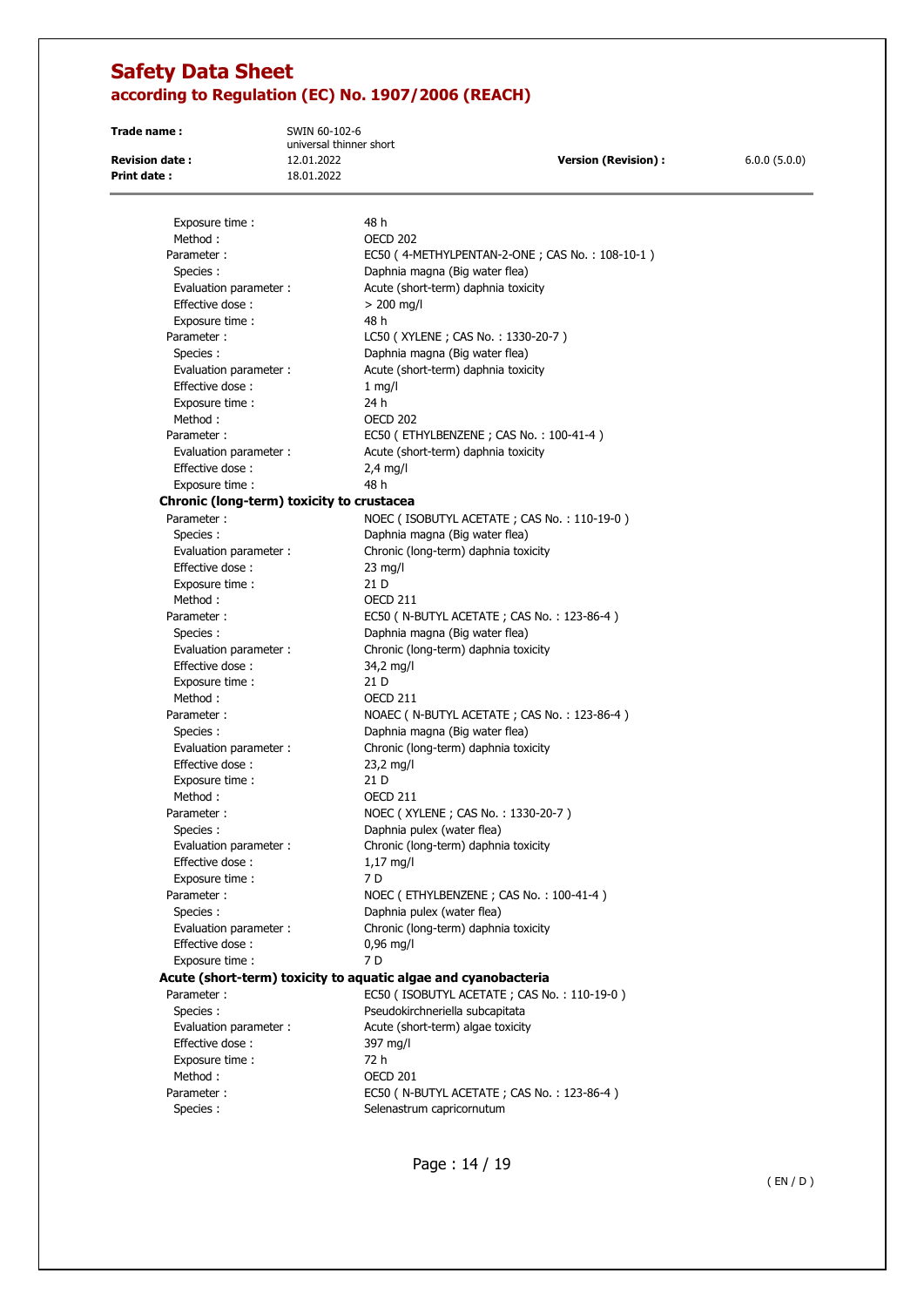**Trade name :** SWIN 60-102-6

universal thinner short **Revision date :** 12.01.2022 **Version (Revision) :** 6.0.0 (5.0.0) **Print date :** 18.01.2022

Evaluation parameter : <br>Acute (short-term) algae toxicity Effective dose : 397 mg/l Exposure time : 72 h Method : 0ECD 201 Parameter : EC50 ( XYLENE ; CAS No. : 1330-20-7 ) Species : Species : Selenastrum capricornutum Evaluation parameter : Acute (short-term) algae toxicity Effective dose : 2,2 mg/l Exposure time : 73 h Method : 0ECD 201 **Chronic (long-term) algae toxicity**  Parameter : NOEC ( ISOBUTYL ACETATE ; CAS No. : 110-19-0 ) Species : Pseudokirchneriella subcapitata Evaluation parameter : Chronic (long-term) algae toxicity Effective dose : 196 mg/l Exposure time : 72 h Method : CECD 201 Parameter : NOEC ( N-BUTYL ACETATE ; CAS No. : 123-86-4 ) Species : Species : Selenastrum capricornutum Evaluation parameter : Chronic (long-term) algae toxicity Effective dose : 196 mg/l Method : 0ECD 201 **Toxicity to other aquatic plants/organisms**  Parameter : EC50 ( N-BUTYL ACETATE ; CAS No. : 123-86-4 ) Species : Tetrahymena pyriformis Evaluation parameter : <br>Acute (short-term) toxicity Effective dose : 356 mg/l Exposure time : 40 h **Toxicity to microorganisms**  Parameter : EC50 (4-METHYLPENTAN-2-ONE ; CAS No. : 108-10-1) Species : Pseudomonas putida Evaluation parameter : Bacteria toxicity Effective dose : 275 mg/l Exposure time : 16 h Parameter : Bacteria toxicity (XYLENE ; CAS No. : 1330-20-7) Effective dose : 16 mg/l Exposure time : 28 D Method : OECD F **12.2 Persistence and degradability Biodegradation**  Parameter : Biodegradation ( ISOBUTYL ACETATE ; CAS No. : 110-19-0 ) Inoculum : Biodegradation Evaluation parameter : Aerobic Degradation rate : 81 % Test duration : 21 D Method : 0ECD 301D Parameter : Biodegradation ( N-BUTYL ACETATE ; CAS No. : 123-86-4 ) Inoculum : Biodegradation Degradation rate : 83 % Test duration : 28 D Evaluation : Readily biodegradable (according to OECD criteria). Parameter : BOD (% of ThOD) ( N-BUTYL ACETATE ; CAS No. : 123-86-4 ) Inoculum : Degree of elimination Evaluation parameter : Aerobic Degradation rate : 80 %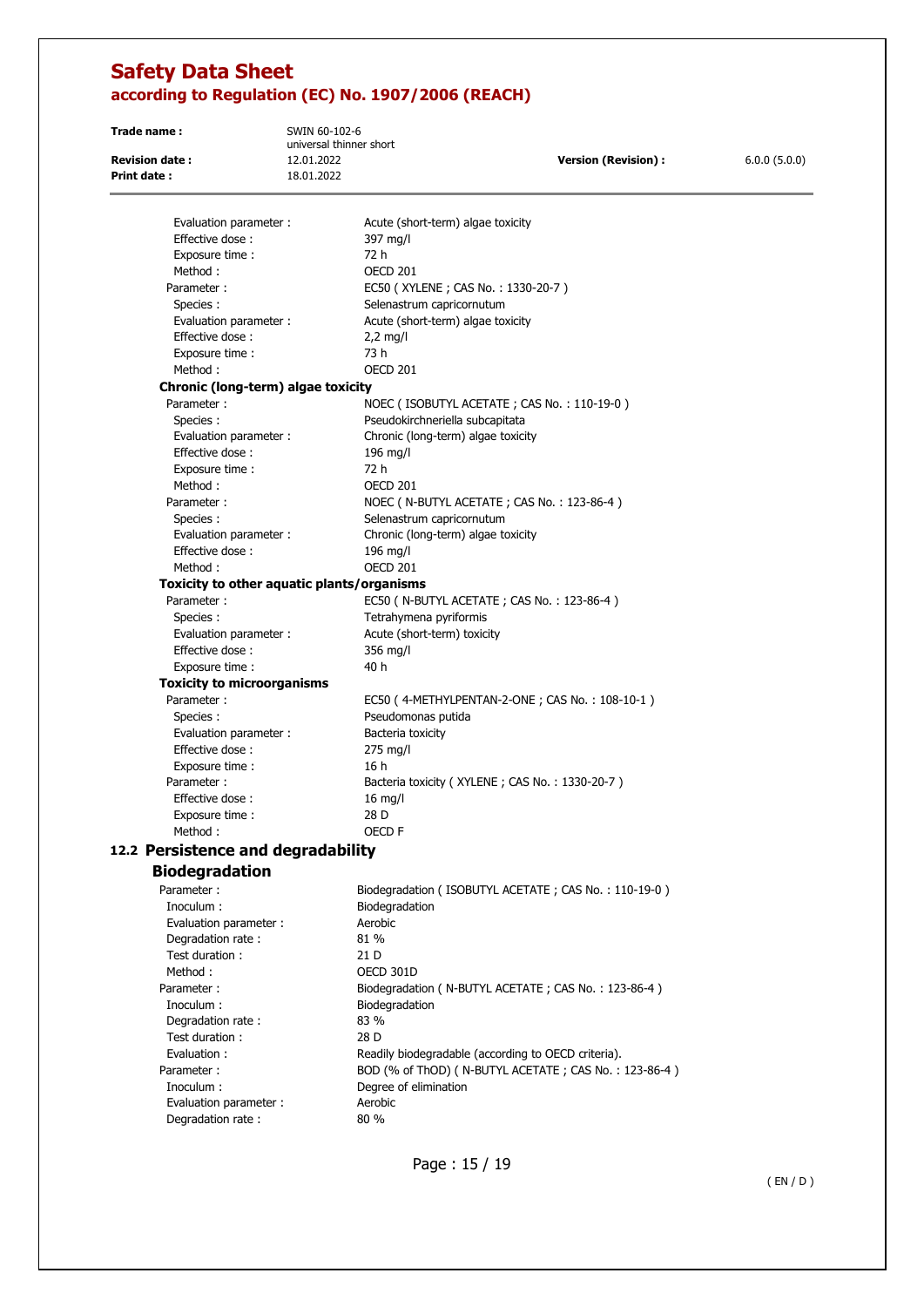Inoculum : Biodegradation

| Trade name:           | SWIN 60-102-6<br>universal thinner short |                                                          |              |
|-----------------------|------------------------------------------|----------------------------------------------------------|--------------|
| <b>Revision date:</b> | 12.01.2022                               | <b>Version (Revision):</b>                               | 6.0.0(5.0.0) |
| Print date:           | 18.01.2022                               |                                                          |              |
| Test duration:        | 5 D                                      |                                                          |              |
| Evaluation:           |                                          | Readily biodegradable (according to OECD criteria).      |              |
| Method:               | OECD 301D                                |                                                          |              |
| Parameter:            |                                          | Biodegradation (4-METHYLPENTAN-2-ONE; CAS No.: 108-10-1) |              |

| Degradation rate:              | 99 %                                                     |
|--------------------------------|----------------------------------------------------------|
| Test duration:                 | 7 D                                                      |
| Evaluation:                    | Readily biodegradable (according to OECD criteria).      |
| Method:                        | OECD 301E                                                |
| Parameter:                     | Biodegradation (4-METHYLPENTAN-2-ONE; CAS No.: 108-10-1) |
| Inoculum:                      | Biodegradation                                           |
| Degradation rate:              | 83 %                                                     |
| Test duration:                 | 28 D                                                     |
| Evaluation:                    | Readily biodegradable (according to OECD criteria).      |
| Method:                        | OECD 301F                                                |
| Parameter:                     | Biodegradation (XYLENE; CAS No.: 1330-20-7)              |
| Inoculum:                      | Biodegradation                                           |
| Degradation rate:              | 90%                                                      |
| Test duration:                 | 28 D                                                     |
| Evaluation:                    | Readily biodegradable (according to OECD criteria).      |
| Method:                        | OECD 301F                                                |
| Parameter:                     | Biodegradation (ETHYLBENZENE; CAS No.: 100-41-4)         |
| Inoculum:                      | Biodegradation                                           |
| Degradation rate:              | 90 %                                                     |
| Test duration:                 | 28 D                                                     |
| Evaluation:                    | Readily biodegradable (according to OECD criteria).      |
| Method:                        | OECD 301F                                                |
| 12.3 Bioaccumulative potential |                                                          |
|                                |                                                          |

Parameter : Log KOW ( ISOBUTYL ACETATE ; CAS No. : 110-19-0 ) Value : 2,3 Method : OECD 117

## **12.4 Mobility in soil**

No information available.

## **12.5 Results of PBT and vPvB assessment**

The substances in the mixture do not meet the PBT/vPvB criteria according to REACH, annex XIII.

**12.6 Other adverse effects** 

No information available.

## **SECTION 13: Disposal considerations**

#### **13.1 Waste treatment methods**

Dispose according to legislation. The allocation of waste identity numbers/waste descriptions must be carried out according to the EEC, specific to the industry and process. Contaminated packages must be completely emptied and can be re-used following proper cleaning. Packing which cannot be properly cleaned must be disposed of.

## **SECTION 14: Transport information**

#### **14.1 UN number**

UN 1263

## **14.2 UN proper shipping name**

**Land transport (ADR/RID)**  PAINT RELATED MATERIAL

**Sea transport (IMDG)**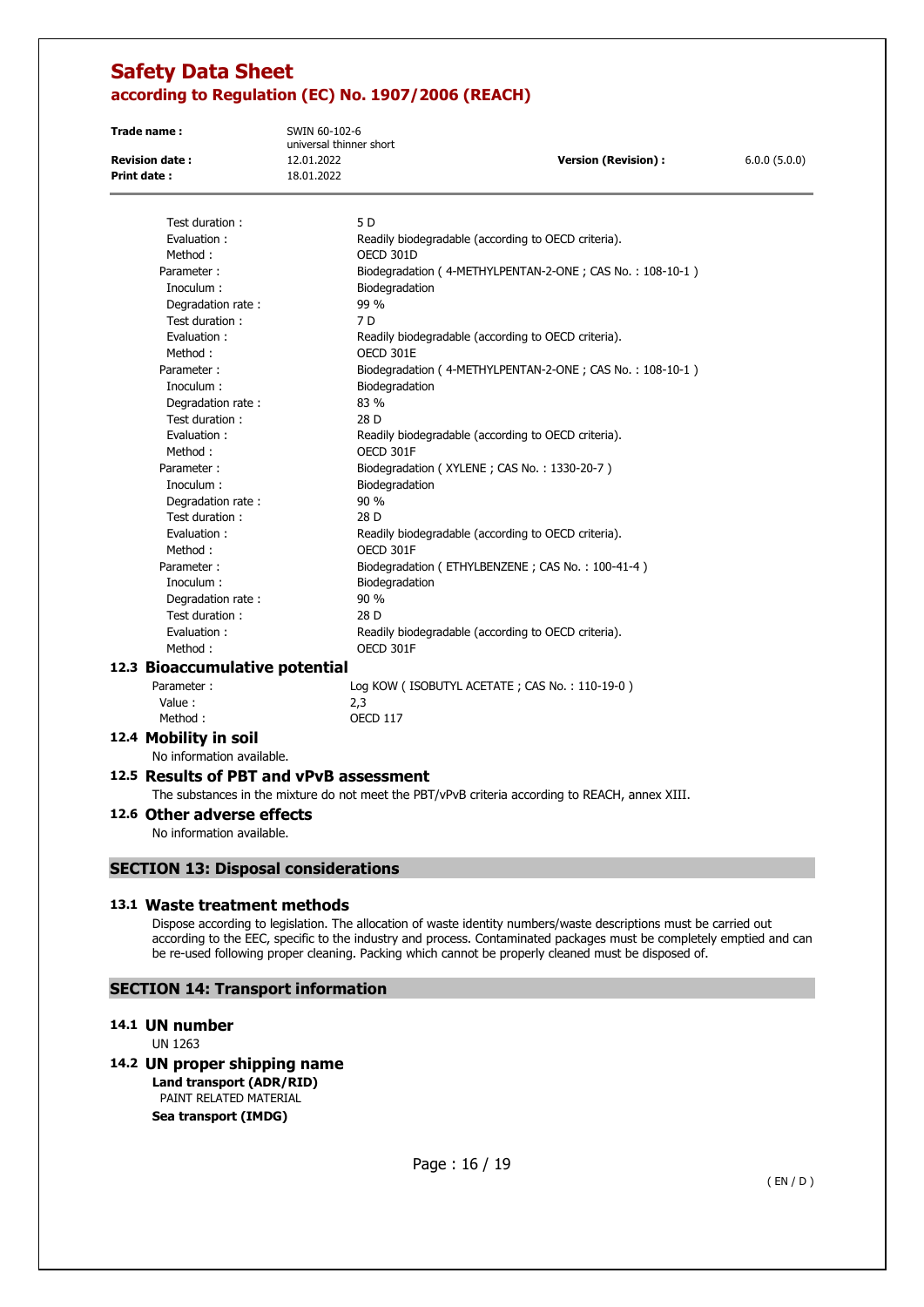| Trade name:           | SWIN 60-102-6<br>universal thinner short |                      |              |
|-----------------------|------------------------------------------|----------------------|--------------|
| <b>Revision date:</b> | 12.01.2022                               | Version (Revision) : | 6.0.0(5.0.0) |
| Print date:           | 18.01.2022                               |                      |              |

| PAINT RELATED MATERIAL                      |                                                                         |
|---------------------------------------------|-------------------------------------------------------------------------|
| Air transport (ICAO-TI / IATA-DGR)          |                                                                         |
| PAINT RELATED MATERIAL                      |                                                                         |
| 14.3 Transport hazard class(es)             |                                                                         |
| Land transport (ADR/RID)                    |                                                                         |
| Class(es):                                  | 3                                                                       |
| <b>Classification code:</b>                 | F <sub>1</sub>                                                          |
| <b>Hazard identification number (Kemler</b> |                                                                         |
| <b>No.</b> ):                               | 30                                                                      |
| <b>Tunnel restriction code:</b>             | D/E                                                                     |
| <b>Special provisions:</b>                  | $LQ$ 5 $\mid$ $\cdot$ E 1                                               |
| Hazard label(s):                            | 3                                                                       |
| Sea transport (IMDG)                        |                                                                         |
| Class(es):                                  | 3                                                                       |
| EmS-No.:                                    | $F-E / S-E$                                                             |
| <b>Special provisions:</b>                  | $LQ$ 5 $\vdots$ E 1                                                     |
| Hazard label(s):                            | 3                                                                       |
| Air transport (ICAO-TI / IATA-DGR)          |                                                                         |
| Class(es):                                  | 3                                                                       |
| <b>Special provisions:</b>                  | E1                                                                      |
| Hazard label(s) :                           | 3                                                                       |
| 14.4 Packing group                          |                                                                         |
| Ш                                           |                                                                         |
| 14.5 Environmental hazards                  |                                                                         |
| Land transport (ADR/RID) : No               |                                                                         |
| Sea transport (IMDG) : No                   |                                                                         |
| Air transport (ICAO-TI / IATA-DGR) : No     |                                                                         |
|                                             |                                                                         |
| 14.6 Special precautions for user           |                                                                         |
| <b>None</b>                                 |                                                                         |
|                                             | 14.7 Transport in bulk according to Annex II of Marpol and the IBC Code |

not applicable

## **SECTION 15: Regulatory information**

### 15.1 Safety, health and environmental regulations/legislation specific for the substance or **mixture EU legislation Authorisations and/or restrictions on use Restrictions on use**  Use restriction according to REACH annex XVII, no. : 3, 40 **Other regulations (EU) Restrictions of use in accordance with regulation (ЕС) 2019/1148 on the marketing and use of explosives precursors**  None **Labelling for contents according to regulation (EC) No. 648/2004**  aromatic hydrocarbons 5 - < 15 % **National regulations Restrictions of occupation**  Observe employment restrictions under the Maternity Protection Directive (92/85/EEC) for expectant or nursing mothers. Observe restrictions to employment for juvenils according to the 'juvenile work protection guideline' (94/33/EC). **Technische Anleitung Luft (TA-Luft)**

Page : 17 / 19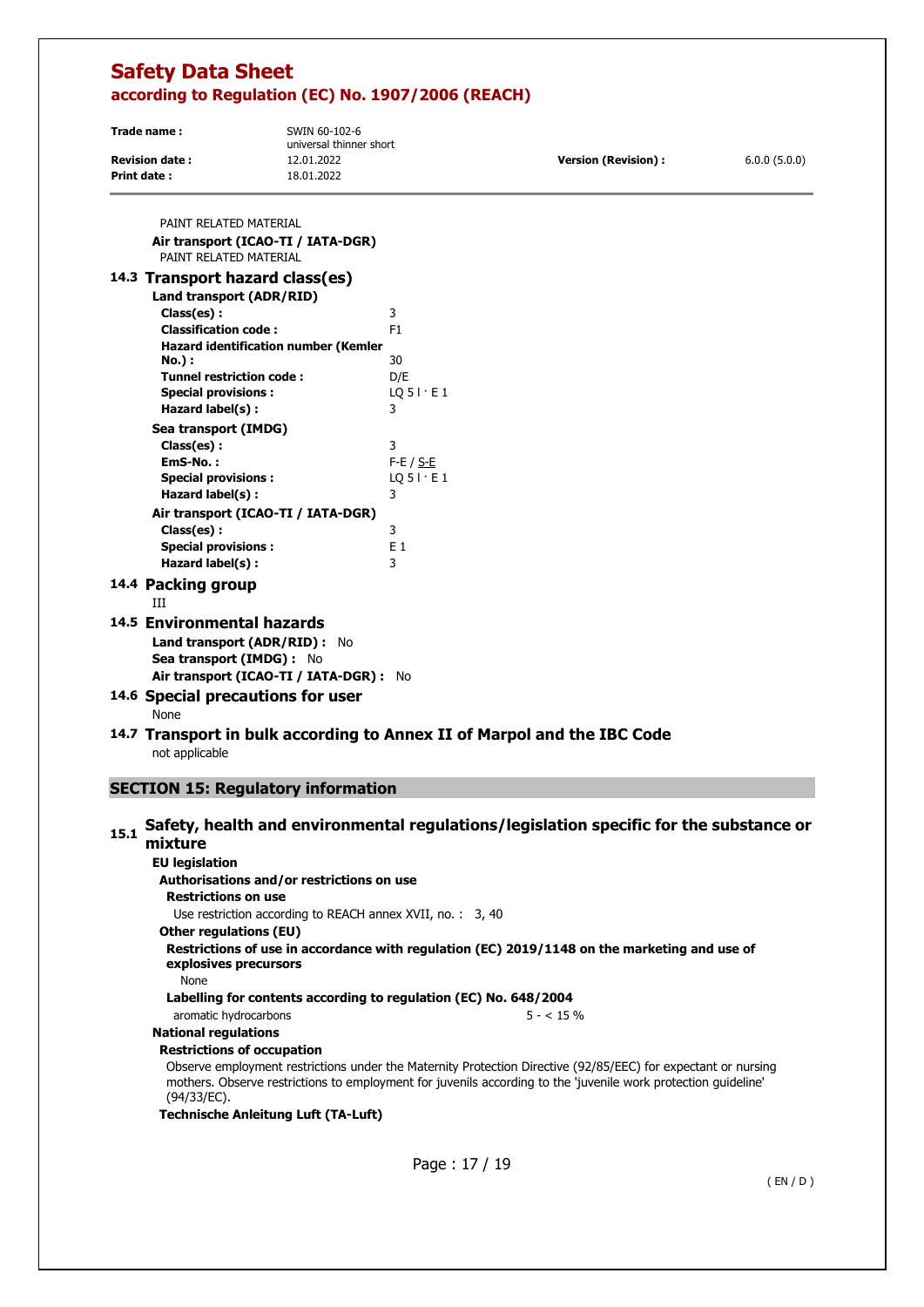| Trade name:           | SWIN 60-102-6<br>universal thinner short |                      |              |
|-----------------------|------------------------------------------|----------------------|--------------|
| <b>Revision date:</b> | 12.01.2022                               | Version (Revision) : | 6.0.0(5.0.0) |
| <b>Print date:</b>    | 18.01.2022                               |                      |              |

Weight fraction (Number 5.2.5. I) :  $< 5$  %

**Water hazard class (WGK)** 

Classification according to AwSV - Class : 2 (Obviously hazardous to water)

### **15.2 Chemical safety assessment**

For this substance / mixture a chemical safety assessment has not been carried out.

## **SECTION 16: Other information**

## **16.1 Indication of changes**

03. Hazardous ingredients · 08. Occupational exposure limit values

#### **16.2 Abbreviations and acronyms**

ADR = Accord européen relatif au transport international des marchandises Dangereuses par Route

AGW = Occupational Exposure Limits

ATE = Acute Toxicity Estimates

AwSV = Ordinance on facilities for the handling of substances hazardous to water

DMEL = Derived Minimal Effect Levels

DNEL = Derived No Effect Level

 $ECx = effective concentration$ 

 $H (8.1) =$  skin resorptive / risk of skin absorption

IATA = International Air Transport Association

ICAO = International Civil Aviation Organization

IMDG = International Maritime Code for Dangerous Goods

 $LCx/LDx/LLx = Lethal Concentration/Dose/Loading for x % of a population of test organisms$ 

MARPOL = International Convention for the Prevention of Marine Pollution from Ships

NOAEC/NOAEL = No Observed Adverse Effect Concentration/Level

NOEC/NOEL = No Observed Effect Concentration/Level

OECD = Organisation for Economic Co-operation and Development

PBT = Persistent, bioaccumulative and toxic

PNEC = Predicted No Effect Concentration

RID = Règlement concernant le transport international ferroviaire des marchandises dangereuses

RCP = reciprocal calculation procedure

 $S(a/h/ah)$   $(8.1)$  = risk of sensitisation (of the respiratory tract/of the skin/of the respiratory tract and the skin)

SVHC = Substances of Very high Concern

STEL = Short-Time-Exposure Limit

TRGS = Technical rules for hazardous substances

TWA = Time Weighted Average

VOC = volatile organic compounds

vPvB = very persistent and very bioaccumulative

VwVwS = Administrative regulation of substances hazardous to water

WGK = water hazard class acc. ordinance on facilities for handling substances that are hazardous to water (AwSV) Y (8.1) = No risk of fetal damage will have to be feared, if the occupational exposure limit values (AGW) and the biological limit values (BGW) are observed.

 $Z(8.1)$  = The risk of fetal damage must be feared, even if the occupational exposure limit values (AGW) and the biological limit values (BGW) are observed.

## **16.3 Key literature references and sources for data**

None

## **16.4 Classification for mixtures and used evaluation method according to regulation (EC) No 1272/2008 [CLP]**

The classification for health hazards, physicochemical hazards and environmental hazards were derived from a combination of calculation methods and, if available, test data.

## **16.5 Relevant H- and EUH-phrases (Number and full text)**

- H225 Highly flammable liquid and vapour.
- H226 Flammable liquid and vapour.
- H304 May be fatal if swallowed and enters airways.
- H312 Harmful in contact with skin.
- H315 Causes skin irritation.